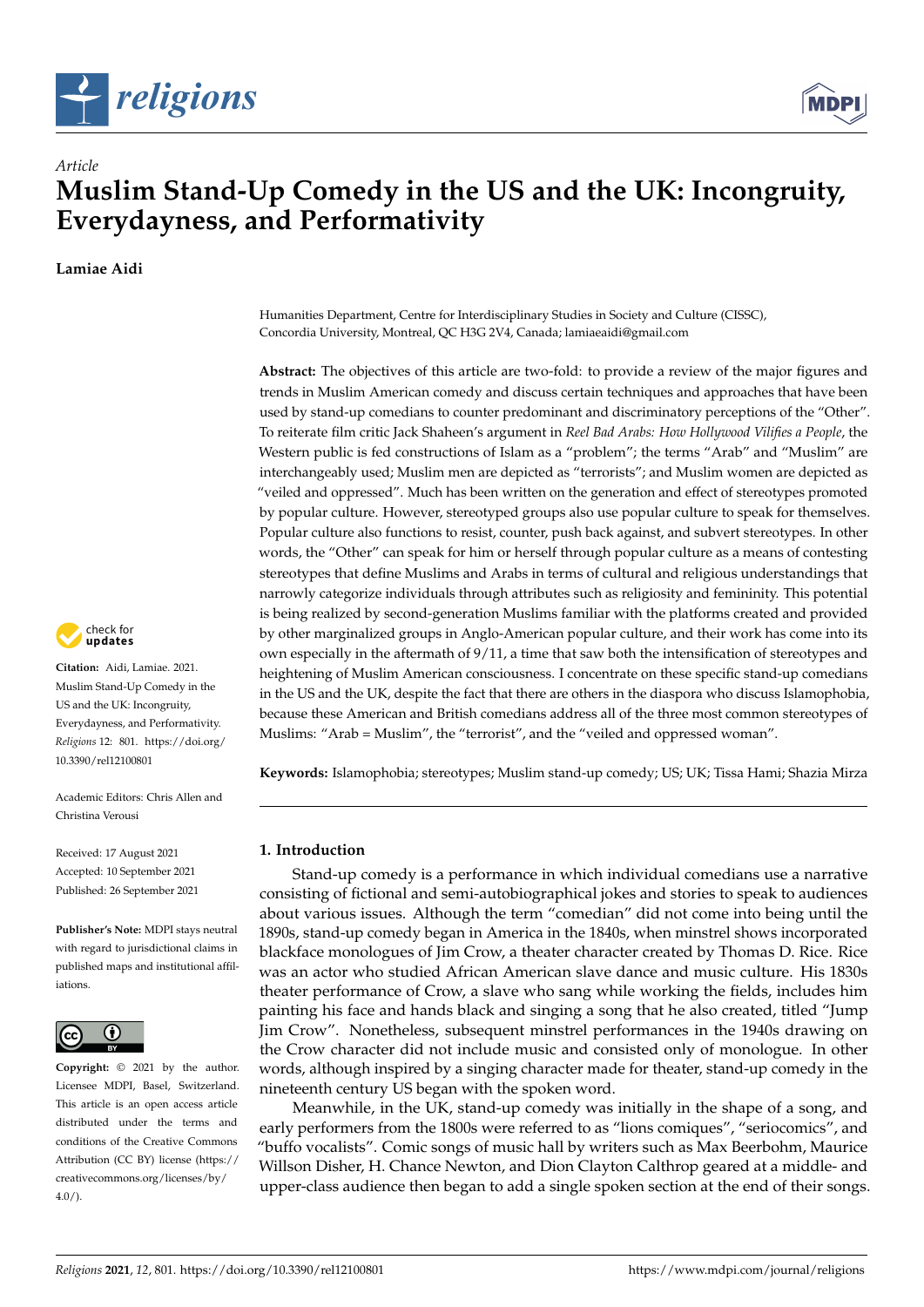This trend continued up until the late 1970s when stand-up comedy eventually developed into spoken stand-up as we know it today.

Humor relevant to Afro-Caribbeans is a predominant theme in British humor, and during the Victorian Age, jokes drew on Darwinism to physically ridicule Black people. This trend continued through various immigration influxes, with comedians such as Charlie Williams saying,

"But it's these Pakistanis you know, they freeten me. By, i'n't there a lot, i'n't there, eh? They're comin' ovver 'ere, aren't they, on barrows, camels, oil slicks, owt they can get on, aren't they?" With regard to Africans, Jos White said, "You should emigrate. And the place to go to is Africa—it's empty!". [\(Double](#page-19-0) [1991\)](#page-19-0)

This is to say that there are two main differences between the evolution of stand-up comedy in the UK and in the US. The first difference is that music hall stand-up in the UK began in the shape of a song, whereas in the US, it began with the shape that it is in now, that of the spoken word. The second difference is that, while both British and American stand-up comedy audiences now reflect members of all classes, British stand-up did not at first. With the exception of some Vaudeville audiences after WWII, the majority of comedy spectators in the UK were middle-class music hall attendees. While the US and UK contexts of the history of stand-up comedy are different, comedians in both countries today address the same common stereotypes of Muslims, first pointed out by Jack [Shaheen](#page-20-0) [\(2001\)](#page-20-0) in *Reel Bad Arabs: How Hollywood Vilifies a People*.

Thus, initially, in the nineteenth century, American stand-up was used to mock ethnic and racial groups, primarily African Americans; this is seen not only in stand-up monologues by Crow characters but also in the various minstrel shows, where most African American characters were performed by White actors. Racial stereotypes, inspired by social Darwinism, were also a staple of stand-up comedy in the early days of the British music halls. British comedians in this tradition made fun of the working class as well, which is why audiences were mostly of the middle and upper classes.

Then, performers from marginalized groups themselves joined the art of stand-up and reversed that tradition by contributing to topics through their own unique perspectives and to performance techniques in their own ways. This is the beginning of what is referred to as "ethnic" stand-up comedy, what comedian and author Joanne Gilbert, in "Performing Marginality: Comedy, Identity, and Cultural Critique", describes as a way of addressing marginality through the creation of rhetoric and the employment of props that demonstrate "us against them" mentalities affecting minorities.

Ethnic stand-up became popular as early as the 1920s, with Mort Sahl (1927–1996) and Moms Mabley (1894–1975), and then again with Lenny Bruce (1925–1966) in the 1950s. Moms Mabley was the first female stand-up comedian and ventriloquist in the US. An African American woman, her work addressed both race and gender. Mort Sahl, who is Jewish American, discusses US news and current events in his work; Lenny Bruce addressed antagonism between the Irish and the British, amongst other topics.

Richard Pryor (1940–2005), whom I discuss in more depth later in this article, is especially known for turning the tables on the original form of minstrel stand-up by applying the humor of incongruity (addressed below) to stereotypes of African Americans. His focus on race issues in the US in the 1970s and 1980s set the tone for a common trend among stand-up comedians from other marginalized communities.

Contemporary post-9/11 Muslim and Arab stand-up comedy builds on this long tradition in the Anglo-American sphere of ethnic and racial stand-up comedy by performers from marginalized groups, such as Jewish Americans, African Americans, and, more lately, Asian Americans, as well as feminist or proto-feminist comedy by female comedians. I begin with a review of the major figures and trends in Muslim American comedy since its beginnings in 2003. This is followed by a discussion of certain techniques and approaches that have been used by stand-up comedians to counter predominant and discriminatory perceptions of "Others". These techniques are incongruity, performativity, and everydayness. In each case, I provide examples of employment of the techniques by comedians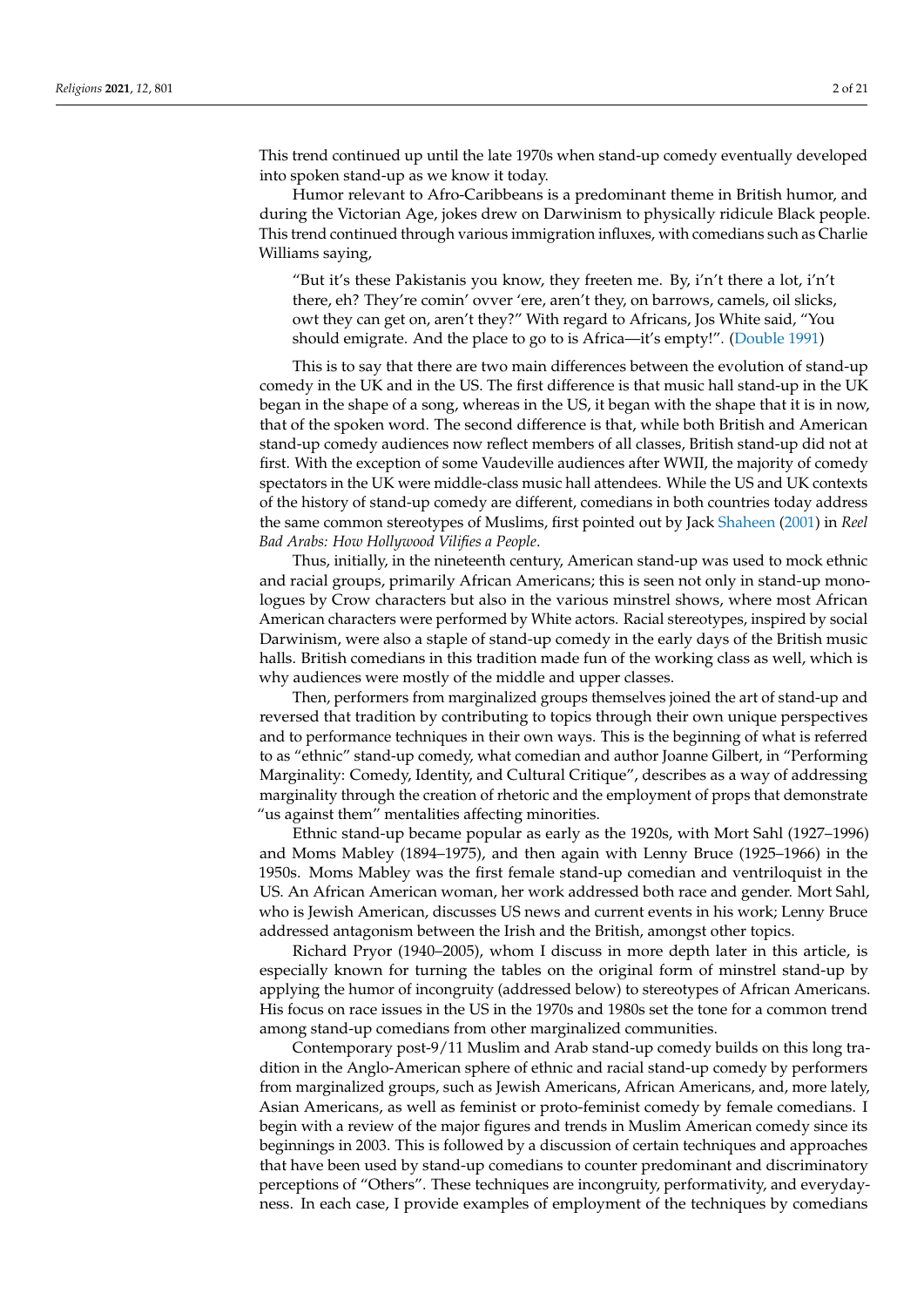working in the prior traditions, as well as use by contemporary Muslim comedians who are influenced by these approaches. I argue that contemporary Anglo-American Muslim stand-up is a combination of incongruity and performativity, as well as everydayness. Everydayness, as I will explain, is particularly vital to the subversion of stereotypes of Arabs and Muslims in stand-up comedy.

In the last section of this article, I focus in on case studies of British Pakistani Shazi Mirza and Palestinian American Tissa Hami, two of the handful of female Anglo-American Muslim comedians in the scene today, and how they draw on the tradition of "performativity" in ways similar to Jewish American, African American, and Asian American female performers to subvert the stereotype of the veiled and oppressed woman. All Muslim American comedians engaged in stand-up as social critique perform themes relevant to the Arab = Muslim and terrorist stereotypes. Nonetheless, and because they are women, Hami and Mirza also include the "veiled and oppressed woman" stereotype.

#### **2. Overview of Muslim American Comedy**

This section provides a brief overview of Muslim American stand-up comedy, which technically began with the solo act of Preacher Moss, an African American convert to Islam, called *Allah Made Me Funny* [\(Allah Made Me Funny](#page-19-1) [2003\)](#page-19-1), created two years after 9/11, in 2003. Several studies have argued that Muslim American stand-up began post-9/11 because that is when Muslims in America came into the limelight as a group. In "Muslim Ethnic Comedy: Inversions of Islamophobia", Mucahit Bilici states that "Muslim" comedy existed before 9/11, but the form of comedy known as "Muslim American" comedy only emerged after that tragic event:

Like every other ethnic group, the various Muslim communities had their internal humor, their own comedians. But they were completely obscure from the point of view of the larger society. They lacked both common language with and a reputation among mainstream audiences. Members of comedy troupes such as *Allah Made Me Funny* and *Axis of Evil* were comedians, but they were not 'American Muslim' comedians. They were either obscure ethnic comedians or generic mainstream ones. [\(Bilici](#page-19-2) [2010\)](#page-19-2)

Preacher Moss hoped that *Allah Made Me Funny* would educate audiences about the truths of Muslims and non-Muslims' existence in America following 9/11, but also preceding it. The *Axis of Evil, The Muslims Are Coming!* [\(The Muslims Are Coming](#page-20-1) [2013\)](#page-20-1) *The New York "Arab-American" Comedy Festival*, and Netflix comedy specials *Mo Amer* [\(Mo Amer: The Vagabond](#page-20-2) [2018\)](#page-20-2): *The Vagabond* and *Warn Your Relatives* are all examples of what has now developed into a whole genre of Muslim American stand-up comedy, the popularity of which is evident online, on Netflix, YouTube, Vimeo, Twitter, and Imdb, among other digital platforms, as well as offline in live performances across America and beyond. The titles of the various shows and tours deliberately include terminology indicative of Islam at a time when Islamophobia is on the rise. *Allah Made Me Funny* and *The Muslims Are Coming!*, for instance, include the words "Allah" and "Muslims", and the 2006 *Axis of Evil* is a spin on the Bush administration's 2005 label for Iraq, Iran, and North Korea. Indian American Azhar Usman, of *Allah Made Me Funny*, explains, "The word 'Allah' . . . is actually beautiful. And it is nothing more, nothing less than the Arabic word for God. So *Allah Made Me Funny* is the Muslim answer to God Made Me Funky" [\(Bilici](#page-19-3) [2012\)](#page-19-3). Usman has been referred to as "America's Funniest Muslim" and one of the "500 Most Influential Muslims in the World". In the words of Indian American comedian Azhar Usman: "When you study the history of stand-up, you see how often it gets used as a tool, an art form for the underdog. Black American comedians, Jewish-American comedians, Latino comedians, women comedians, gay comedians, blue-collar Americans, Jeff Foxworthy and that whole hillbilly comedy tour . . . time and time again, you find that groups that are written off by mainstream America use comedy as a weapon. This is a way for them to speak truth to power—that quintessentially American thing to do. And that's what we're doing as well" [\(Amarasingam](#page-19-4) [2010\)](#page-19-4).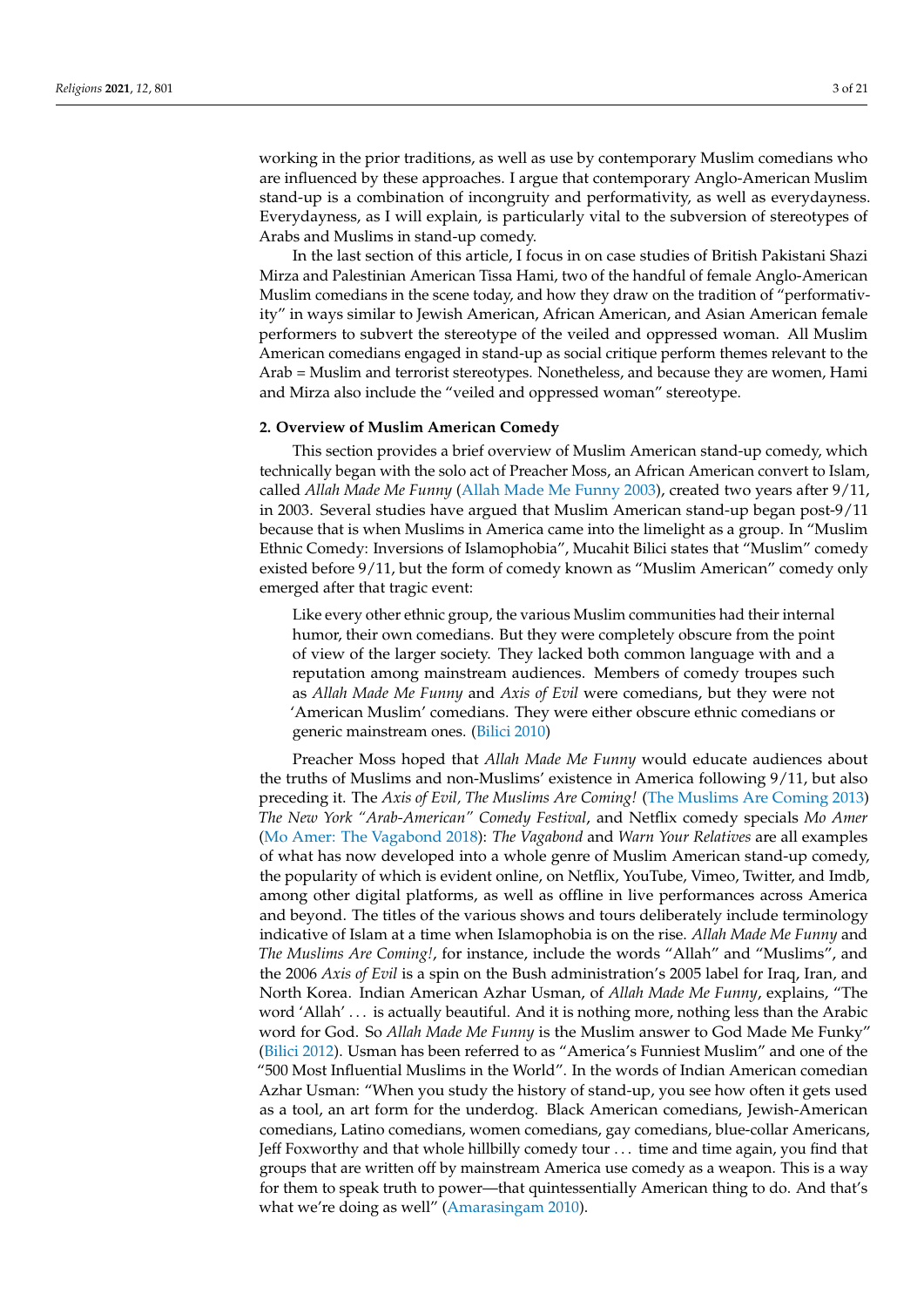It might seem strange that such a non-humorous event as 9/11 would create an opening for comedy. Nonetheless, writings on this topic argue that the event was a turning point in general for the subversion of Islamophobia by Muslim Americans, and scholars on the topic, such as Bilici, Amarasingam, and Michael, argue that the post-9/11 backlash is the driving force behind the creation of a stand-up that is "Muslim American", per se. Muslim Americans are the most recent minority group in the US to be spotlighted negatively. Orientalist tropes of them did, however, exist before 9/11. They merely metamorphosed into stereotypes of Muslims as "terrorists", as a threat to national security, post-9/11. This caused comedians of different Muslim backgrounds to adapt their stand-up routines to include new themes, contextualizing the humor in their jokes to the new Muslim American situation and to the environment in which they and other Muslims would henceforth live.

Muslim American comedy thus addresses common stereotypes and situations of Arabs and Muslims that intensified post-9/11, including "airport profiling and air traveling, Arab and Muslim alleged anger, terrorism, religious fanaticism, suicide bombing, etc. [in addition to] differences between their ethnic and religious groups". In other words, the post-9/11 backlash affects people's lives on an everyday basis, and the decision by many comedians to self-identify as Muslim and address that identity in their work is a conscious one in response to those circumstances. As negative stereotypes affect the everyday lives of Arabs and Muslims, performers of stand-up comedy of diverse Muslim backgrounds who were not addressing topics related to being Muslim before 9/11 felt the need to turn to humor relevant to Muslim Americans following the terrorist attack and subsequent backlash. As indicated by the title of Bilici's *Finding Mecca in America: How Islam Is Becoming an American Religion*, Muslims actually became Muslim American, that is, discovered that identity, post-9/11.

In 2003, Preacher Moss performed his *Allah Made Me Funny* at a comedy club in Washington, D.C. Preacher Moss, who is also founder of the show *The End of Racism* [\(The](#page-20-3) [End of Racism](#page-20-3) [2012\)](#page-20-3), is "dubbed the 'new Dick Gregory' owing to his artistry, wit and insight into his cultures from around the world". Dick Gregory (1932–2017) was an African American comedian, anti-racist, and vegetarian activist. In 2006, Preacher Moss's *Allah Made Me Funny* developed into a trio including comedians Indian American Azhar Usman and Palestinian American Mo Amer. *Allah Made Me Funny*, the troupe, comprises stand-up routines on what it is like being a Muslim in America after 9/11. "The concept of this tour is to make a comprehensive effort to provide effective, significant, and appropriate comedy with an Islamic perspective, which is both mainstream and cross-cultural. The idea is to provide a venue whereby Muslims and non-Muslims can feel safe, relevant, and inclusive of an experience where humor is used to bridge gaps of bias, intolerance, and other social ills that are pre and post 9/11 relevant", explains Preacher Moss [\(Allah Made Me Funny](#page-19-1) [2003\)](#page-19-1). It is considered to be the longest-running "Muslim American" comedy tour, lasting from 2003, when the idea was conceived, up until 2011, when it was made into a film.

The year 2003 was also the point that Palestinian Americans Dean Obeidallah and Maysoon Zayid founded [The New York Arab-American Comedy Festival](#page-20-4) [\(2006\)](#page-20-4), a festival that is taking place virtually this year (2021). The New York Arab-American Comedy Festival brings together Arab American comedians from across the US and was also created with the aim of overturning "negative images and stereotypes of Arab culture in post-9/11 America". The festival is specifically "Arab", instead of "Muslim American". There seems to be limited knowledge of the fact there are Arabs who are non-Muslim (chiefly, Christians), and in my opinion, The New York Arab-American Comedy Festival's focus on Arab comedians is an effort at overturning perceptions of Arabs as "evil" but also the perception that "Arab = Muslim", a stereotype that is highlighted by Jack Shaheen (himself an Arab of Christian background) and other critics. One of the performers of Christian background at the festival, for example, is Sammy Obeid. Obeid is the creator of the work *Get Funny or Die Tryin* [\(Get Funny or Die Tryin](#page-19-5) [2013\)](#page-19-5).

In 2006, only one year after the Bush administration coined the phrase "the axis of evil", Egyptian American comedian Ahmed Ahmed created the *Axis of Evil Comedy Tour.*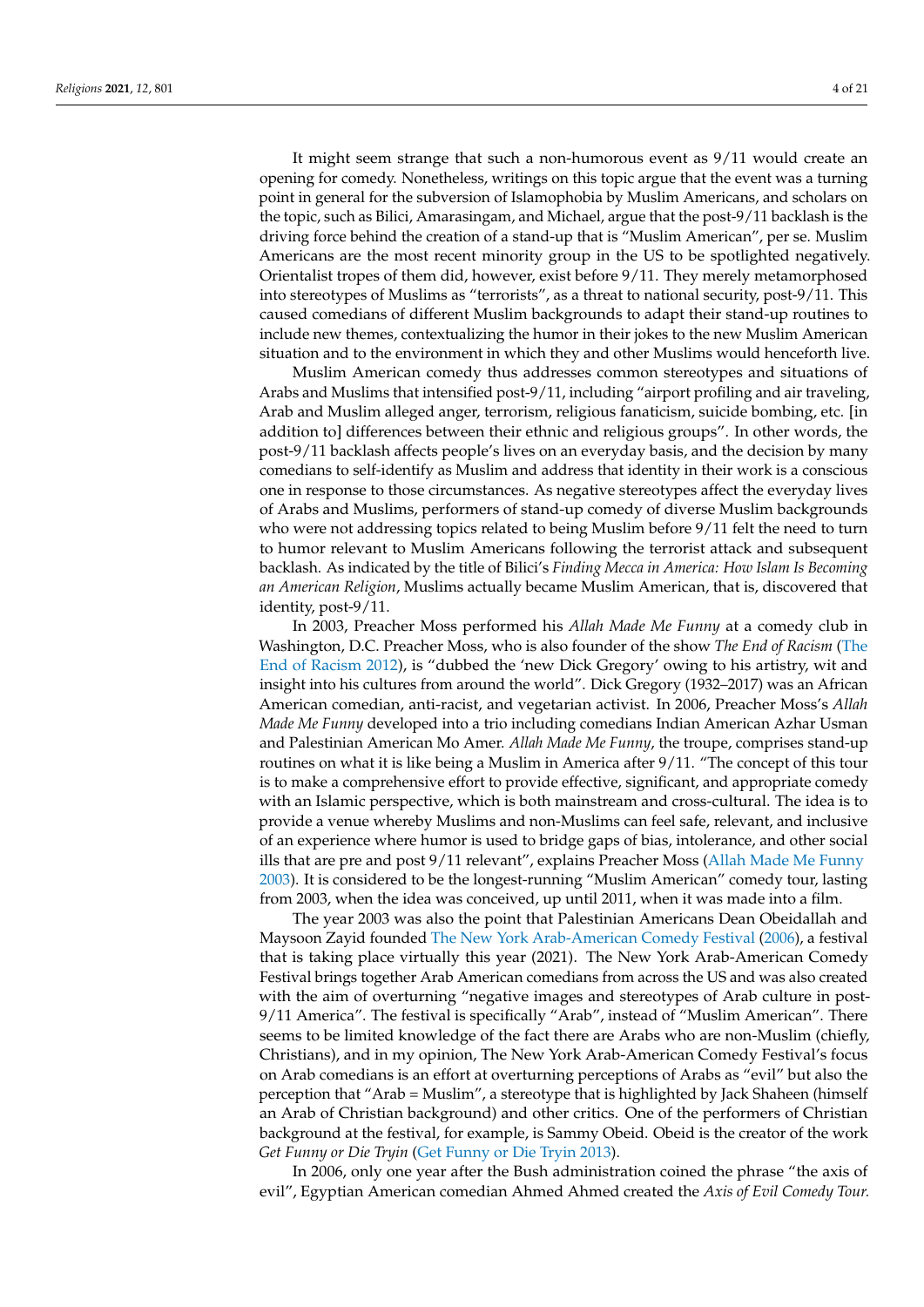The *Axis of Evil Comedy Tour* features Ahmed Ahmed, Palestinian American Aron Kader, Iranian American Maz Jobrani, and Palestinian American Dean Obedallah. The comedians say that they hope their work casts Muslims in a more realistic and positive light. Indeed, the *Axis of Evil* has been described as crossing borders by reaching out to non-Muslim audiences and creating a stronger sense of solidarity between diverse Muslim identities. Jobrani explains the difference between Arabs and Iranians. "I tell my American friends I'm Iranian, and they go, "Oh so you're Arab". And I go, "No, we're different. We're not Arab; but we're similar. We're all getting shot at, that's one thing. But Iranians, ethnically we're White. So stop shooting". And then my American friends go, "Well how can we tell you apart?" And I go, "It's in the accent. Iranians talk a lot slower. Arabs talk a lot faster" [\(Axis of Evil](#page-19-6) [2006\)](#page-19-6).

In 2008, PBS released the film *Stand Up: Muslim American Comics Come of Age*, featuring Ahmed Ahmed, Azhar Usman, Dean Obeidallah, and female comedians Iranian American Tissa Hami and Palestinian American Maysoon Zayid. The objective behind *Stand Up: Muslim American Comics Come of Age* [\(Stand Up: Muslim American Comics Come of Age](#page-20-5) [2009\)](#page-20-5) is to debunk negative images of Muslims post-9/11. The work has been said to "leave no stereotype untouched". Comedians address fear of Muslims by non-Muslims and their own fears as Muslims in a post-9/11 world, where images of them are those of terrorists and threats. "In preparation for an emergency, please take a moment to look around and locate the Muslim nearest you", jokes Hami, in reference to airport security [\(America at a](#page-19-7) [Crossroads](#page-19-7) [2007\)](#page-19-7). Ahmed Ahmed says, "For Homeland Security, I try to look like I'm a patriot . . . red, white, and blue, the baseball cap and the Adidas. I try to talk American and look American: go to the ticket counter and be like, "Hey! How y'all doin' man?" [\(America at a Crossroads](#page-19-7) [2007\)](#page-19-7).

Then, in 2012, Dean Obeidallah and Iranian American Negin Farsad co-created the comedy tour *The Muslims Are Coming!*, an obvious reference to the cry of Paul Revere who warned against the imminent invasion of the British at the beginning of the American Revolution, the implication being that Americans need to be warned of "invading" Muslims in order not to lose their liberty and country. The irony, of course, is that the show tells the audience that there is no need for alarm at all. *The Muslims Are Coming!* also deals with stereotypes of Muslims. *The Muslims Are Coming!* was made into a film documentary in 2013, in which the audience is shown a road tour of Muslim American performers of stand-up in the US and their conversations with locals. With the same goal of addressing Islamophobia, the comedians highlight everyday Muslim Americans. "If you've never had a Muslim friend, this movie is your first Muslim friend, which is cheesy, but we're happy with that, we want that to be the case" [\(Zimbardo](#page-20-6) [2014\)](#page-20-6).

In 2018, Indian American Hari Kondabolu created the Netflix special *Warn Your Relatives*, a title which humorously advises the viewer (and viewer's family) that he is of "Other" background. Kondabolu discusses the racism that his immigrant parents went through in America, claiming that someone told his mother to "wipe that red dot off her face". One of his jokes is about how President Donald Trump's ban on travelers from Muslim-majority countries can be ended by the boy band One Direction, on the condition that they bring back the Muslim singer Zayn Malik, who left to pursue a solo career. "Then they have to plan a worldwide tour, including every major city in the US" [\(Warn Your](#page-20-7) [Relatives](#page-20-7) [2018\)](#page-20-7). Banning a whole religious group from America is obviously not a funny thing; Kondabolu deals with the event by ridiculing it in a humorous fashion. In that same year, 2018, Mo Amer released the Netflix comedy special *Mo Amer: The Vagabond.* As a refugee seeking American citizenship, Amer, who is of Palestinian-Kuwaiti origin, traveled to perform comedy for many years to other countries on a special document for refugees without a passport. After waiting twenty years to obtain citizenship, Amer goes to his American History Immigration Exam. He describes the anxiety that he and Javier, a Latino whom he meets in the waiting room, feel while waiting their turn for the exam, and he highlights Javier's concern at waiting two hours for his turn. Amer goes on to joke about anxiety-inducing questions forming part of the exam. "Have you or anyone else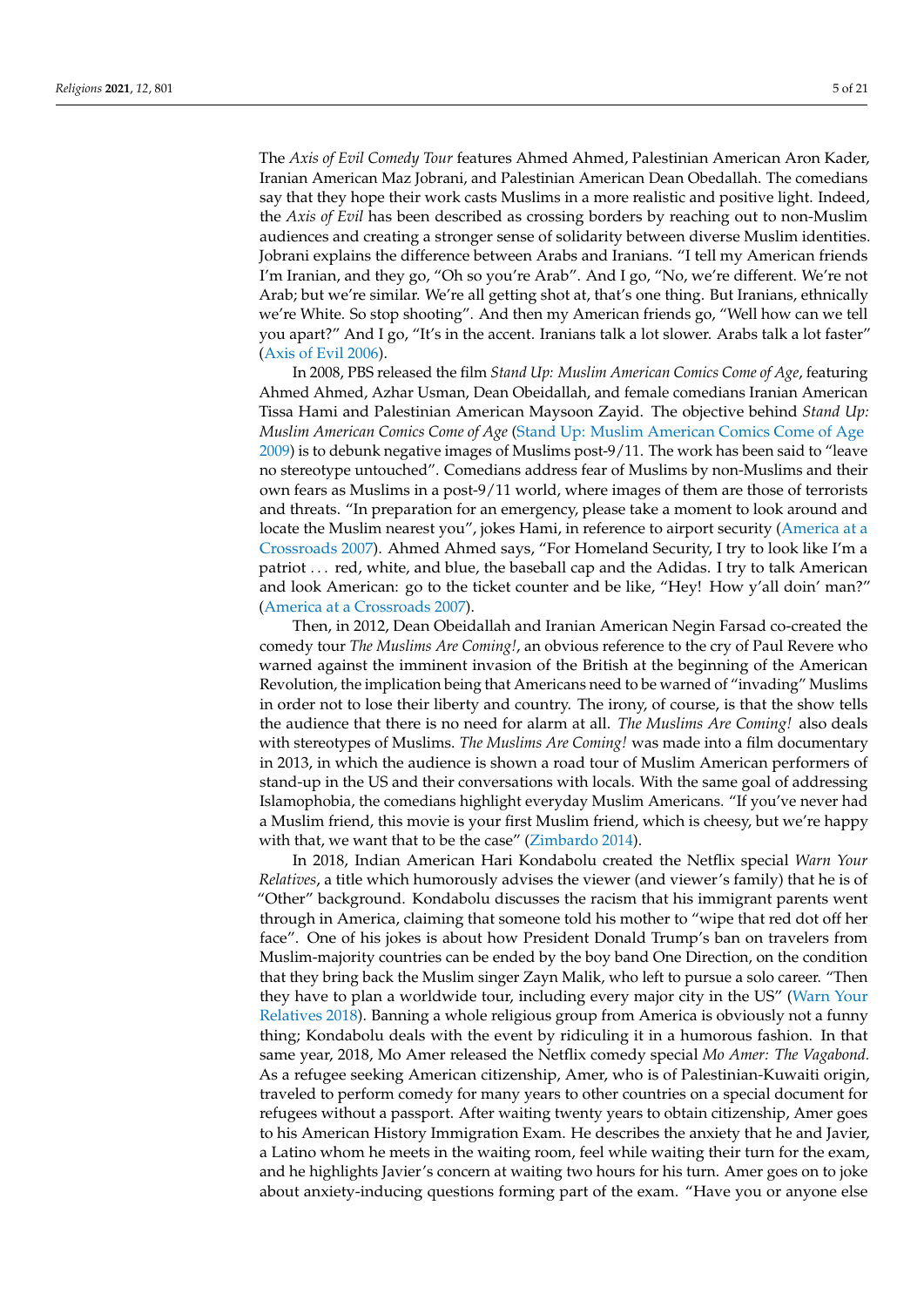you know been involved with or given funds to, from the time period of 1933 to 1945, for the Nazi party?" "Have you or anyone else you know been given funds to a terrorist organization, Mr. Mohammed?" [\(Warn Your Relatives](#page-20-7) [2018\)](#page-20-7). In these examples, we see that "Muslim American" stand-up comedy is a genre of comedy that was created after 9/11 as a conscious decision on the part of Muslim American comedians and has been developing rapidly ever since.

The landscape of Anglo-American Muslim stand-up cannot be described without considering the Internet, which has created a space for stand-up comedy in the form of videos, films, and documentaries. Stand-up comedy shows that were only accessible in-person are now easily recorded and put online. The fact that much of the material is free also makes it more accessible. The worldwide popularity of Anglo-American Muslim standup comedy aimed at addressing stereotypes is therefore partly attributable to its digital landscape, to mainstream media, and to the fact that comedians own their own websites and do their own promoting on networking sites such as MySpace, Twitter, YouTube, Facebook, and Instagram. Videos of Muslim comedians in the diaspora, as facilitated by technology and cyberspace, have thus been *informing* social perceptions by responding to stereotypes such as evil terrorist, Arab = Muslim, and the veiled and oppressed woman.

## **3. The Backgrounds of Muslim American Comedians**

Comedians working in what may now be called a genre of Muslim American comedy have diverse backgrounds. Comedians interviewed on whether they are Muslim mostly stated that they identify with Islam because they are of Muslim background. This was the response of a group of comedians, some practicing and some not, interviewed on the subject. Dean Obeidallah explained in the interview that he was raised mostly Christian, but that he had learned about Islam from his Muslim father. Palestinian American Aron Kader explained that he has one parent who is Mormon, and one who is Muslim. Jobrani and Ahmed said that they were raised Muslim, as did Ramy Youssef, who featured in *The Late Show with Stephen Colbert* in 2017. The comedian also performed in the 2019 HBO comedy special *Feelings* and plays the character Ramy in Hulu series *Ramy*. Concerning fear of Muslims encouraged by the media, Youssef jokes: "Have you guys seen our show? . . . *Fox News* or any of the news, really. They are all about us. I get why people are afraid of Muslims. Even if I watch for too long, I'm like, whoa" [\(Willett and Willett](#page-20-8) [2019\)](#page-20-8). Youssef both acknowledges the widespread fear of Muslims by non-Muslims and invites Muslims to put themselves in the shoes of non-Muslims by "seeing themselves" as they are seen by viewers in a mainstream media that continues disseminating negative images of them.

To demonstrate the diversity of Muslims and Muslim Americans, one of Azhar Usman's jokes includes saying "Salaam" in African American, Arab, Latino, White "new Caucasian Convert", and Indian accents, "because truthfully, I believe you can tell how diverse the American Muslim community is just by listening to the way people say Salaam" [\(Allah Made Me Funny](#page-19-1) [2003\)](#page-19-1). Usman also performs for the South Asian ensemble [Make](#page-20-9) [Chai Not War](#page-20-9) [\(2012\)](#page-20-9).

These diverse backgrounds enable many different types of jokes; Muslim American comedy is far from monotonous. Preacher Moss recounts his conversion to Islam and his Christian parents' reaction, which was to take him to Church. "I walked into the church and everybody knew I was Muslim, even the old ladies. I was like 'Hey, Mrs. Johnson!' and she was like [making a feminine voice] 'Hi, Satan!' [To the audience] You know is bad when you walk through and a whole choir is singing about you! [Singing and clapping like in black gospel music] 'Jesus help this fool 'cause his going to hell! Jesus help this fool 'cause his going to hell! [In high pitch, like a background singer] Heeeeeell! [Back to the previous pitch] Jesus help this fool 'cause his going toooooooo hell'" [\(Bilici](#page-19-2) [2010\)](#page-19-2).

Individual Muslim American comedians performed before 9/11, but their performances did not focus on religion. Generic and non-religious themes shaped their performances. "Muslim American stand-up comedy", as such, involving themes such as "flying while Muslim" only began to take shape after the tragic event and the increased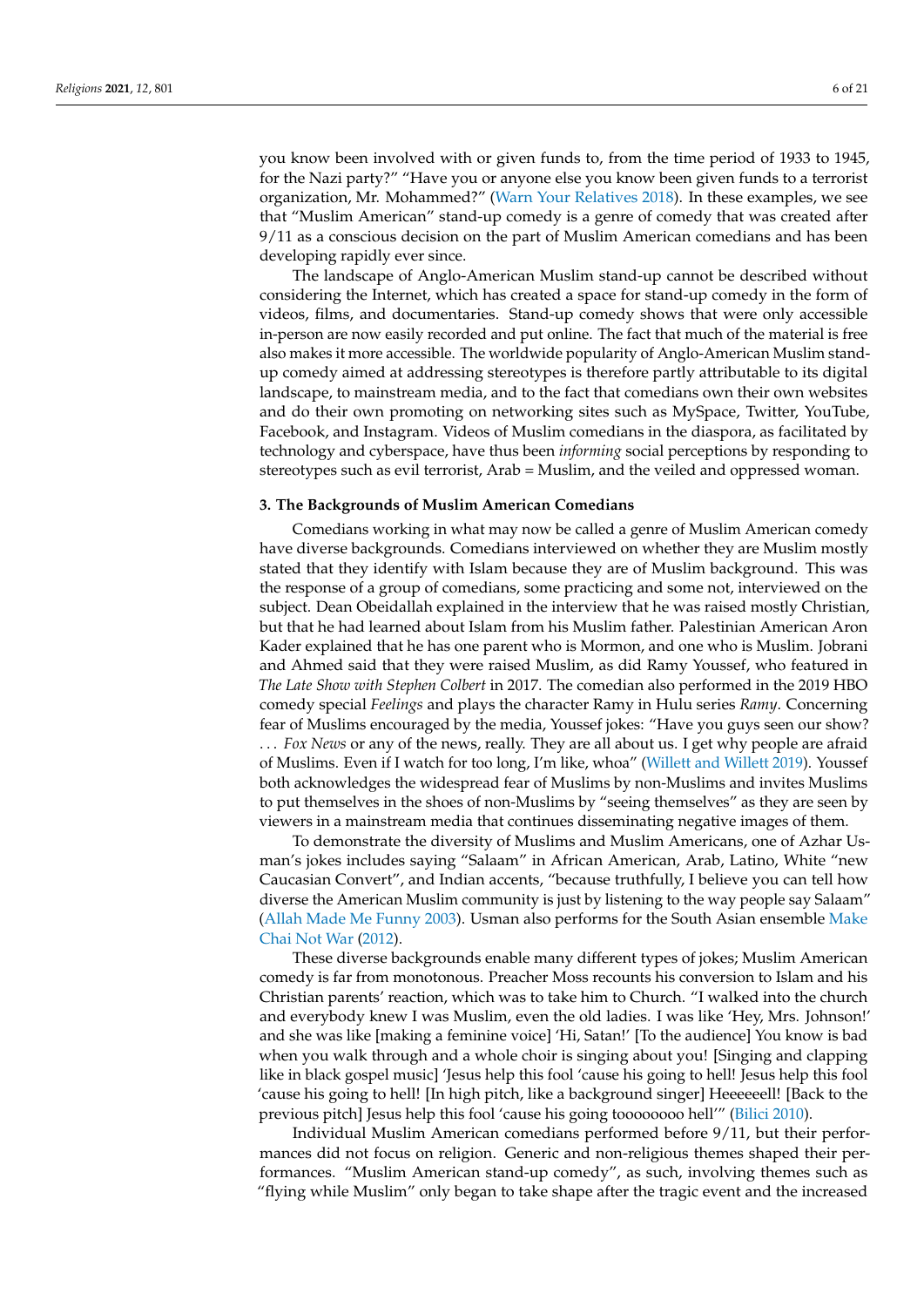stereotyping of Muslims as a collective that followed. Before 9/11, Preacher Moss's show *The End of Racism* had existed for over twenty years, and the comedian was producing stand-up for African American audiences and writing for Hispanic American comedian George Lopez and Jewish American Darrell Hammond in 1995. His work did not focus on Islam and on being Muslim American as it does presently. Similarly, in 1999, Mo Amer won Houston's Funniest Person Contest, a contest involving general, non-religious themes that have nothing to do with perceptions of Muslims. It was only after 9/11 that Preacher Moss created the *Allah Made Me Funny* comedy tour, as well as the Islamic Scholarship Fund for film and documentary makers seeking to make their voices heard.

Obeidallah began performing generic stand-up in the late 1990s. After 9/11, however, he founded the "Arab-American" Comedy Festival and began to purposely refer to his Arab last name in his performances. "My last name is Obeidallah, I know many people here can relate to this, for the non-Middle Eastern people, do you know what it's like being of Arab heritage with a Muslim last name living in America the last few years? I could use a hug". Obeidallah says that after 9/11, "I thought to myself maybe I can be a comedy ambassador and introduce America to my culture" [\(Omidvar and Richards](#page-20-10) [2014\)](#page-20-10).

Comedian Ahmed Ahmed switched careers from acting to stand-up because he was sick, he says, of being typecast as "terrorist #4" [\(Zimbardo](#page-20-6) [2014\)](#page-20-6). Usman changed careers from law. Tissa Hammi switched from Wall Street, and to counter stereotypes of Muslim women, she purposely uses a veil in her performances, as does British Pakistani Shazia Mirza, who has used the opening line: "Hi my name is Shazia Mirza, or at least that's what it says on my pilot's license" [\(Mirza](#page-20-11) [2017\)](#page-20-11).

## **4. "Muslim American" Is the "New Black"**

The increase in the collective stereotyping of Arabs and Muslims post-9/11 is connected to a longer history of marginalization of Blacks in the US. Just as the civil rights movement influenced African American stand-up comedy, Anglo-American Muslim standup comedy was born and became a full-fledged genre after the unfair and discriminatory collective backlash following the events of 9/11. The discrimination faced by Muslim Americans may not be of the same type and degree as the discrimination experienced by African Americans. Nevertheless, Islamophobia is a form of marginalization stemming from racialized stereotypes revolving around religion and appearance. Hence, Muslim American comedians challenge common social perceptions in the context of civil rights by establishing the fact that the group they are speaking of is stereotyped. Post-civil rights era performers continue the legacy against racial discrimination in the form of popular culture, with the understanding that the term "Black" is used in reference to the common experience of racism and marginalization across different ethnic communities. In terms of stereotypes of Muslims post-9/11, Muslim American stand-up represents Muslims as Americans, who, like African Americans, form part of a racial, gendered, and religious imagination. As such, the Black Arts Movement, which is centered on social justice, is a suitable source of inspiration for Muslim American stand-up, a genre of stand-up inspired by racial and religious discrimination. Focusing on being Muslim and on being a minority is the main preoccupation of artists in the civil rights movement and the Black Arts Movement. Thus, Preacher Moss says: "Muslims, here's the scoop. Haters have been around for years and believe me, the same people that hate Muslims hated Asians, hated Latinos, hated blacks, hated Jews ... I'm African-American and Muslim. The United States is scared of two things: black people and Muslims" [\(Omidvar and Richards](#page-20-10) [2014\)](#page-20-10). African Americans have been prominent creators of and participants in popular culture, including stand-up comedy. The association of Muslim stand-up with African American culture is a powerful expression of solidarity and advocacy for freedom of religion.

Arabs/Muslims are said to be "blackwashed", that is, considered to be a social problem and a source of social anxiety as Black people are [\(Schmidt](#page-20-12) [2014\)](#page-20-12). The religious framing of the Arab as Muslim overrides the importance of differences between religion and ethnicity; the fact that Arabs are not always Muslim, and that there are Arabs of different races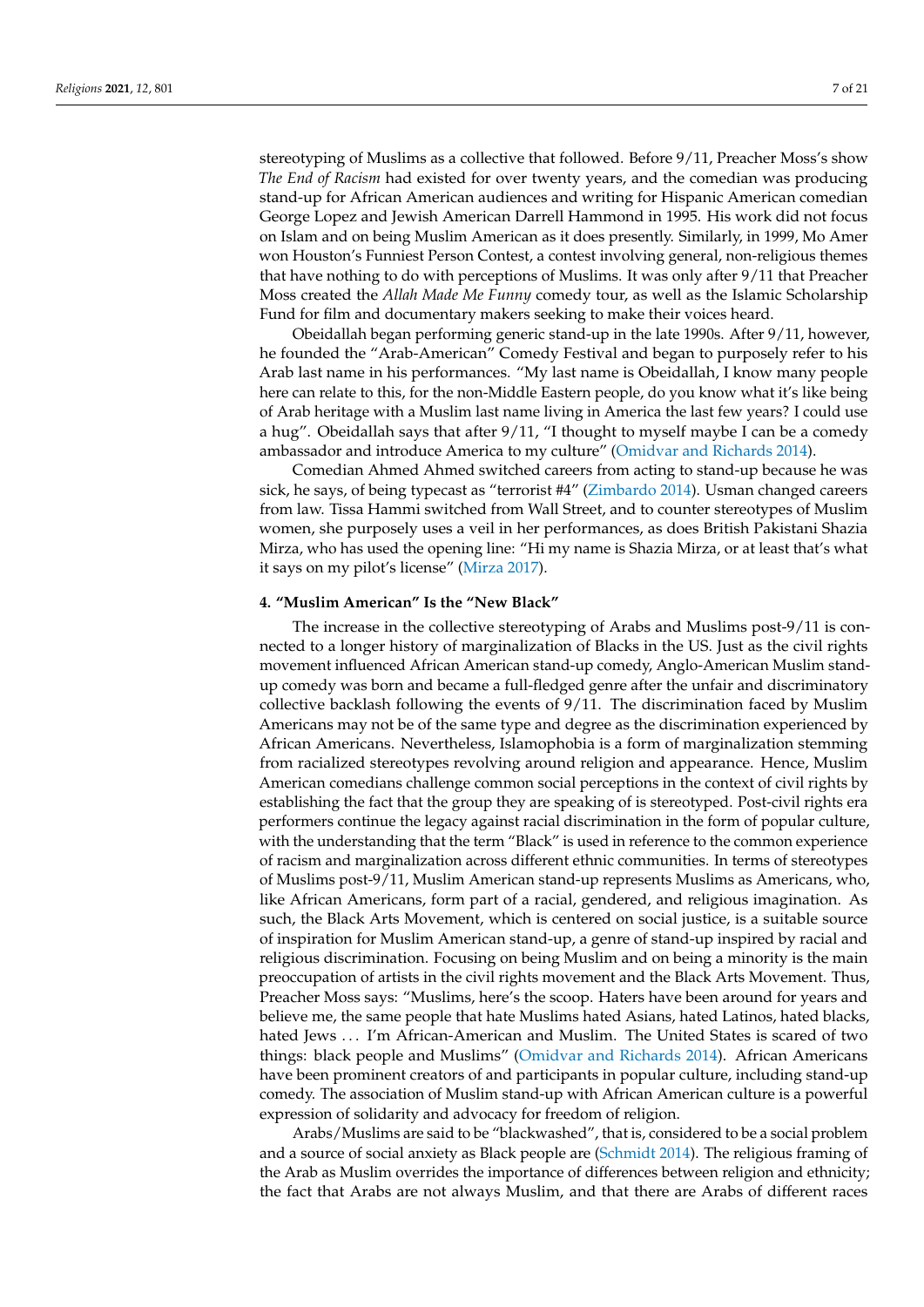and colors, as well as Muslims of different races, is not often acknowledged. A conscious decision made by stand-up comedians to focus their humor on Islam suggests using the platform for social change to affect opinions of both the tragic events of 9/11 and the intensification of stereotypes that followed. Encompassing Muslim American humor, also referred to as "brown humor", Muslim stand-up is a collective effort by comedians of Muslim background aimed at reaching wide audiences to address Islamophobia, a social issue that affects Muslims and their communities on an everyday basis. Referring to the vilification of Islam as a "narrow-minded view of a religion", African American comedian Dave Chappelle, who does not perform humor that is relevant to religion, decided to share how he converted to Islam at age seventeen and to comment on Islam being "a beautiful religion" [\(Chapelle](#page-19-8) [2020\)](#page-19-8). In terms of his level of religiosity, he says that he is "not particularly good at it". I note Chappelle's comment to point out that, since Islamophobia is such a widespread social issue, a comedian who has been a Muslim without ever having felt the need to mention it before decided to bring it up at an interview after negative stereotypes of Muslims increased. An African American, Chappelle is familiar with the historical problem of marginalization and racialization of groups of people in America.

Similarly pointing out the different ways minorities are viewed and treated, Indian American Hari Kondabolu says that "there is such a high bar to prove something is a hate crime . . . Did they say a racial slur? Can you prove its intent? Was there a video recording or was there a white witness—you know, an eye whiteness? Was whiteness present at the time? . . . Terrorism, on the other hand, has a very low bar". The comedian then goes on to explain, in his 2018 Netflix special *Warn Your Relatives*, the difference between how White people and Muslims are perceived by pointing out that if "a white dude did the shooting, that's mental health issues" [\(Allah Made Me Funny](#page-19-1) [2003\)](#page-19-1).

Once persons are defined as Muslim or Arab, they are racialized, and the comedians recognize this. Obeidallah repeatedly reminds the audience that he is half Palestinian: "I always tell people I'm not white now anymore. And they go: 'well you look white'. I understand. But white to me in America is not skin color. It's status, it's the way you're treated in society" [\(Chapelle](#page-19-8) [2020\)](#page-19-8). Therefore, to demonstrate his opposition to racism, and to demonstrate solidarity with the underdog, Obeidallah began to take Arabic lessons and to publicly identify as Palestinian instead of as White.

Referencing how Arabs have become "the new Blacks", Obeidallah jokes that the "coolness" implied behind being Black makes the stereotype of the Arab/Muslim "terrorist" better. "Sure, we are police targets", but "oh my God, we're cool", so now "white kids in the suburbs" will "start act'n Arab with their friends, dressing Arab, wearing like traditional Arab headdress, tilted to the side to be cool, open shirt, gold chain, smelling like lamb" [\(Chapelle](#page-19-8) [2020\)](#page-19-8). In other words, although African Americans are stereotyped negatively as thugs and as a "social problem to be dealt with", the fact that they are front-runners and trendsetters in popular culture has also earned them the "cool" label as a group, and by being compared to Blacks, Arab Americans are also, it is implied, "cool", despite the stereotype of terrorist. In the same way that Blackness is extended to Muslimness by Preacher Moss and Dave Chappelle, Obeidallah's redefinition of Muslimness extends its meaning to that of coolness as associated with Blackness.

#### **5. Critical Reception**

Comedians countering Islamophobia have been creating a space for non-Muslim viewers to form new understandings that place Muslims in alternate social and cultural contexts by highlighting the increasing social anxiety channeled toward Muslims and by addressing the Arab = Muslim, evil terrorist, and veiled and voiceless woman stereotypes. Due to world events, fear of the ethno-racialized Muslim passenger and the veil have become everyday topics that both Muslims and non-Muslims are familiar with, and in terms of critical reception, non-Muslim viewers have commended performers for their humor. Jobrani says that "When we did the *Axis of Evil Comedy* tour . . . what's funny is, I went online to see what people were saying about the show, and I ended up on Sean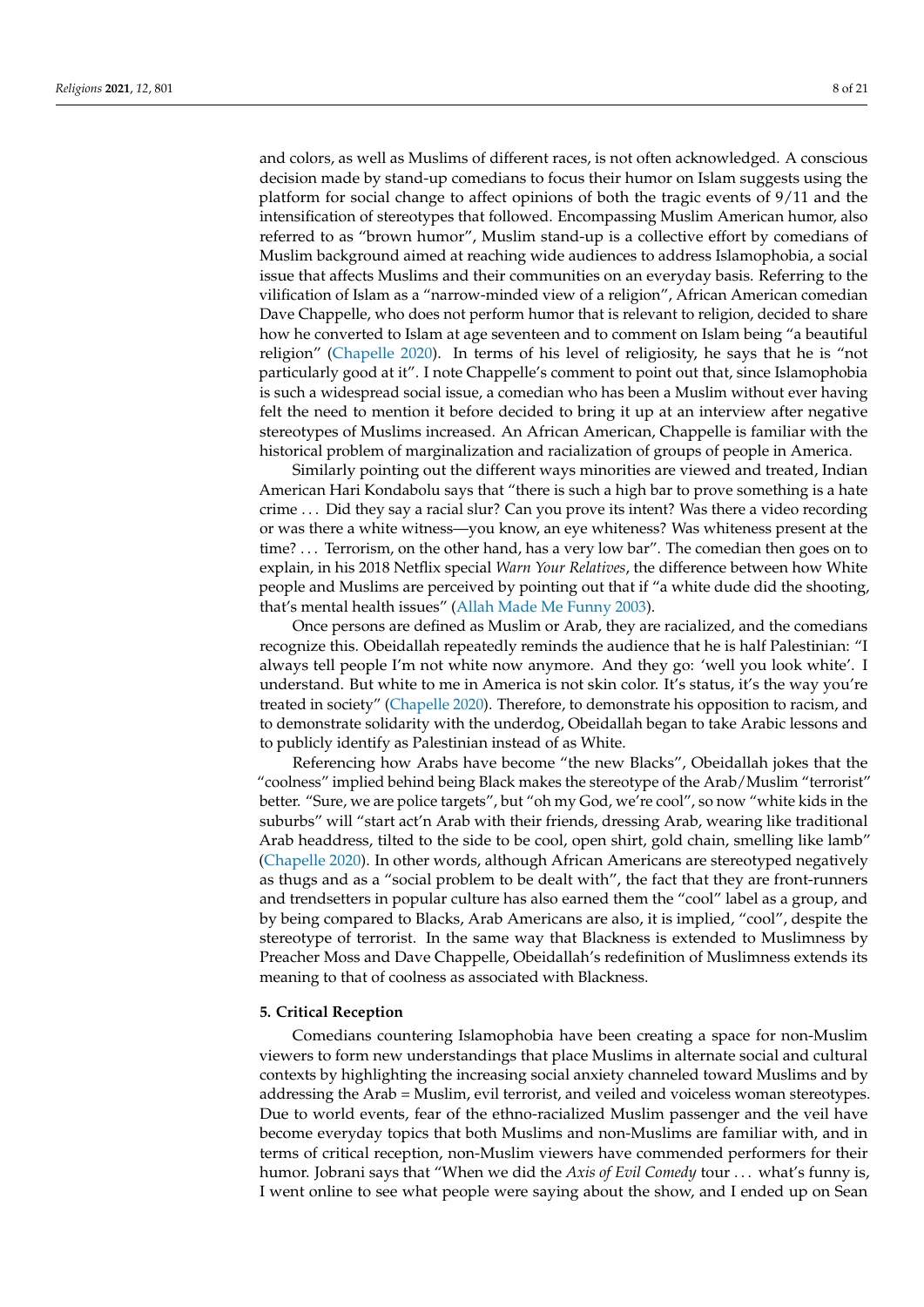Hannity's chat room, and one guy had written another guy, he said 'I never knew these people laughed', and if you think about it, you never see Middle Easterners laughing in American film or television, you know, maybe like an evil 'I will kill you in the name of Allah' (laugh), but never you know like a 'ha ha ha ha', so just that in itself, to have people realize that, that in itself is, I think, a little bit of progress" [\(Zimbardo](#page-20-6) [2014\)](#page-20-6).

Muslims are a part of the intended audience for Muslim stand-up comedy, and the reaction by Muslims to this body of work has also been mostly positive. Muslim viewers are supportive of Muslim American stand-up comedians and "also grateful to them for painting a new image of their faith . . . Muslim standup comedians are playing a role in breaking down cultural barriers, promoting inter-religious and inter-cultural dialogue, as well as tackling the misperceptions about Muslim and Arab Americans in the United States".

Jokes by and about an ethnic group are appreciated by members of that group because they constitute an insider knowledge that few comedians who are not from that group possess. This insider knowledge permits the audience to identify with and relate to the comedian; there is a thrill, you might say, in recognizing oneself in a public representation in a humorous and thus positive way and feeling that others might appreciate the representation. Most or all of the jokes play this role, but examples are nevertheless instructive. Ramy Youssef, for example, says that he wishes Muslims prayed on Sundays. A non-Muslim audience may be familiar with the fact that Friday prayer is a big deal for practicing Muslims. What the non-Muslim viewer may not have considered, however, is how tricky that can be in terms of scheduling and how that balances out with being an American with Friday plans after a long week at work. Christians do not have that problem because they go to Church on Sunday, a day that precedes the start of a new workweek rather than celebrating its end. This is a dilemma a Muslim American audience would not hear about from a comedian with a non-Muslim background. Another example of a joke from an insider's perspective that Muslim viewers can relate to is: "I think all Muslim people do this: You ever been watching television or a movie ... at the end they start rolling the credits ... suddenly you see a Muslim name. You get so excited! Saliiiiiim! Oh my God! His name is Salim!" [\(Usman](#page-20-13) [2008\)](#page-20-13). Usman's point on the limited representation of Muslims involved in the film industry is a valid one that may have not crossed a non-Muslim's mind.

A 2015 case study of college students of Muslim backgrounds claimed that the comedians speak to Muslim Americans through jokes in a way that allows them to "see themselves", and to appreciate their upbringings, ethnic backgrounds, and religion, and their perceptions of stereotypes of Muslims. *Axis of Evil* humor, for example, includes jokes about prayer, drinking alcohol, and eating pork. Comedian Aron Kader says that his father used to have to bribe him to learn chapters from the Koran, and in *Allah Made Me Funny*, Mo Amer stops mid-joke to pray. The Muslim interviewees indicated that they identified with the jokes related to them, particularly the one concerning pork that dealt with the fact that many Muslims commit sins such as drinking alcohol but will not commit the sin of eating pork. Muslim interviewees could also relate to jokes on perceptions of and lack of knowledge on Muslims by non-Muslims, such as Obeidallah's joke "Oh you're Arab, but you look so nice! . . . Oh you're Arab, what a coincidence, I love Indian food" [\(Allah Made](#page-19-1) [Me Funny](#page-19-1) [2003\)](#page-19-1).

With regard to female Muslim comedians, Muslim viewers highlighted Maysoon Zayid's jokes about marriage, for example, when she says that a 33-year-old in American years is actually 67 years old in Arab years for a woman, implying that she is too old for marriage. Covered-up Shazia Mirza says, "Muslim men won't marry me because I speak" [\(Mirza](#page-20-11) [2017\)](#page-20-11), implicitly making fun of the stereotype of the "veiled and voiceless" woman. Mirza and Hami both incorporate veils and hijabs in their performances, and female Muslim viewers and interviewees who wear the hijab say that they particularly identify with the two comedians, referring to their work as "a whole new genre of standup" that Muslim women can relate to. Arguing that the incorporation of the veil and headscarf in stand-up contributes to a sense of normalcy by challenging stereotypes of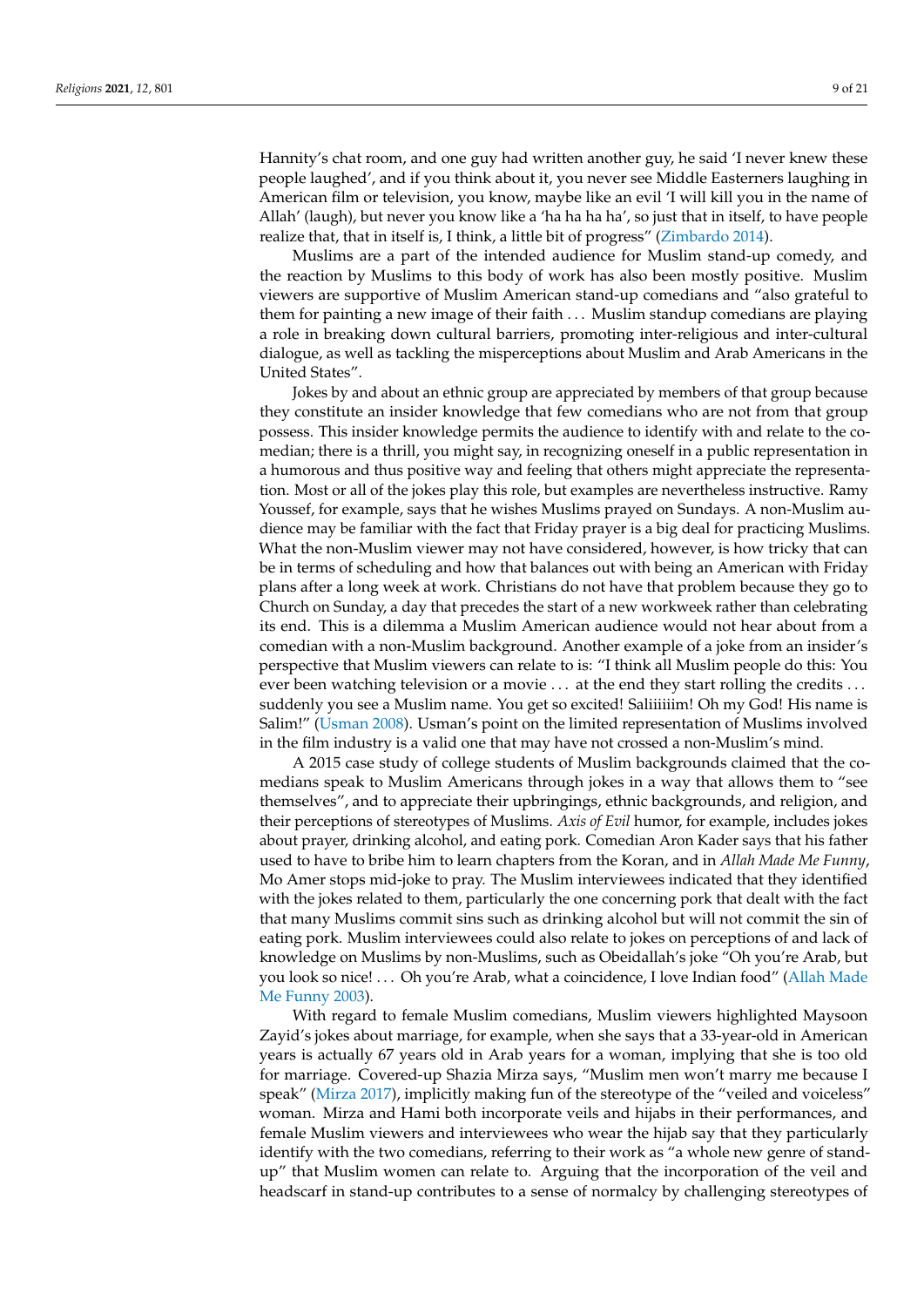Muslim women, one hijabi interviewee stated, "It's just like if someone was wearing a suit like—I guess it's nice to see that cuz it kind of gives a different portrayal like it breaks stereotypes of you know the hijabi Muslim, she doesn't talk she doesn't do like anything. She just does—like she's the oppressed but she's doing—she's acting like a normal person you know? So I guess—it, it helps in the image of Muslim women". "I feel like people alienate Muslim women who wear hijab", said another interviewee, "like okay, she's a foreigner, she's oppressed, or she doesn't know what she wants. She's being told what to do kind of thing. And here she is, she's wearing it she's a comedian. So I think it helps break that image of that mindset people have of Muslim women, especially those wearing the hijab" [\(Hussain](#page-20-14) [2015\)](#page-20-14). In other words, Muslim viewers are accustomed to veiled and hijabi women's engagement in all types of careers, and because the stereotype of the veiled and voiceless woman is one of the most popular stereotypes of Muslims, comic subversion of the image is appreciated not only by female but also by male Muslim viewers.

Asked about female comedians wearing the hijab, a male interviewee remarked: "It's not an issue for a woman to wear a hijab and do any profession . . . I think it actually helps break stereotypes in my opinion you know. To people who see Muslims as very uptight people you know and they don't really see Muslims right? It shows the diversity of Muslims you know? It shows here's the Islam but Islam doesn't mean a bunch of very strict people . . . Some people are not so strict, some people are very strict" [\(Hussain](#page-20-14) [2015\)](#page-20-14).

However, a couple of interviewees in the study mentioned that it is acceptable to employ the veil and hijab in stand-up as long as performers are aware that they are representing the Muslim community. "She (the performer) should like also be aware of like she carries a heavier role in what people will think of Islam. People notice that she's a Muslim and they'll be like extra sensitive to the things she says . . . As opposed to like someone—a random person wearing a hijab it would be a big deal since more people know her. There's always going to be people looking for like something to like pick on kind of" [\(Hussain](#page-20-14) [2015\)](#page-20-14). Here is a suggestion that there are limits to dealing with religion, or at least Islam, in comedy. In fact, while both Tissa Hami and Shazia Mirza use the veil and hijab in their performances, some reactions to Mirza in particular have been negative. She has both received hate mail from male Muslim viewers and been verbally and physically attacked during performances because of the sexual nature of some of her jokes.

Nonetheless, overall, Anglo-American Muslim comedians continue to be supported by the majority of Muslims who understand and identify with jokes that include an insider's perspective. Support continues during the COVID crisis, with viewers going online to attend shows. For instance, in 2020, the Concordia Forum at Concordia University in Montréal, Canada, hosted *The Socially Distant Eid Comedy Night* [\(The Socially Distant Eid](#page-20-15) [Comedy Night](#page-20-15) [2020\)](#page-20-15), which brought together approximately forty performers of Muslim background with the aim of "lifting the spirits" of Muslims who could not gather with family during Ramadan and Eid because of COVID. At this event, Canadian Muslim comedian Salma Hindy humorously pointed out the similarities between COVID precautionary measures, such as covering one's face, maintaining one's distance, and washing one's hands, to Shari'a law.

## **6. Comedic Techniques**

Comedy that aspires to reveal and reverse stereotypes involves more than "making jokes". It is a subtle and highly skilled art that requires the conscious use of techniques. I argue that three techniques figure prominently in contemporary Anglo-American Muslim stand-up: incongruity, performativity, and everydayness. As we saw above, Muslim American comedians follow in a tradition of using this type of popular culture to present their own worlds and concerns. Thus, in each case, I provide examples of employment of these techniques by previous comedians from other marginalized groups, such as Jewish Americans and African Americans, as well as examples by contemporary Muslim comedians who take them up.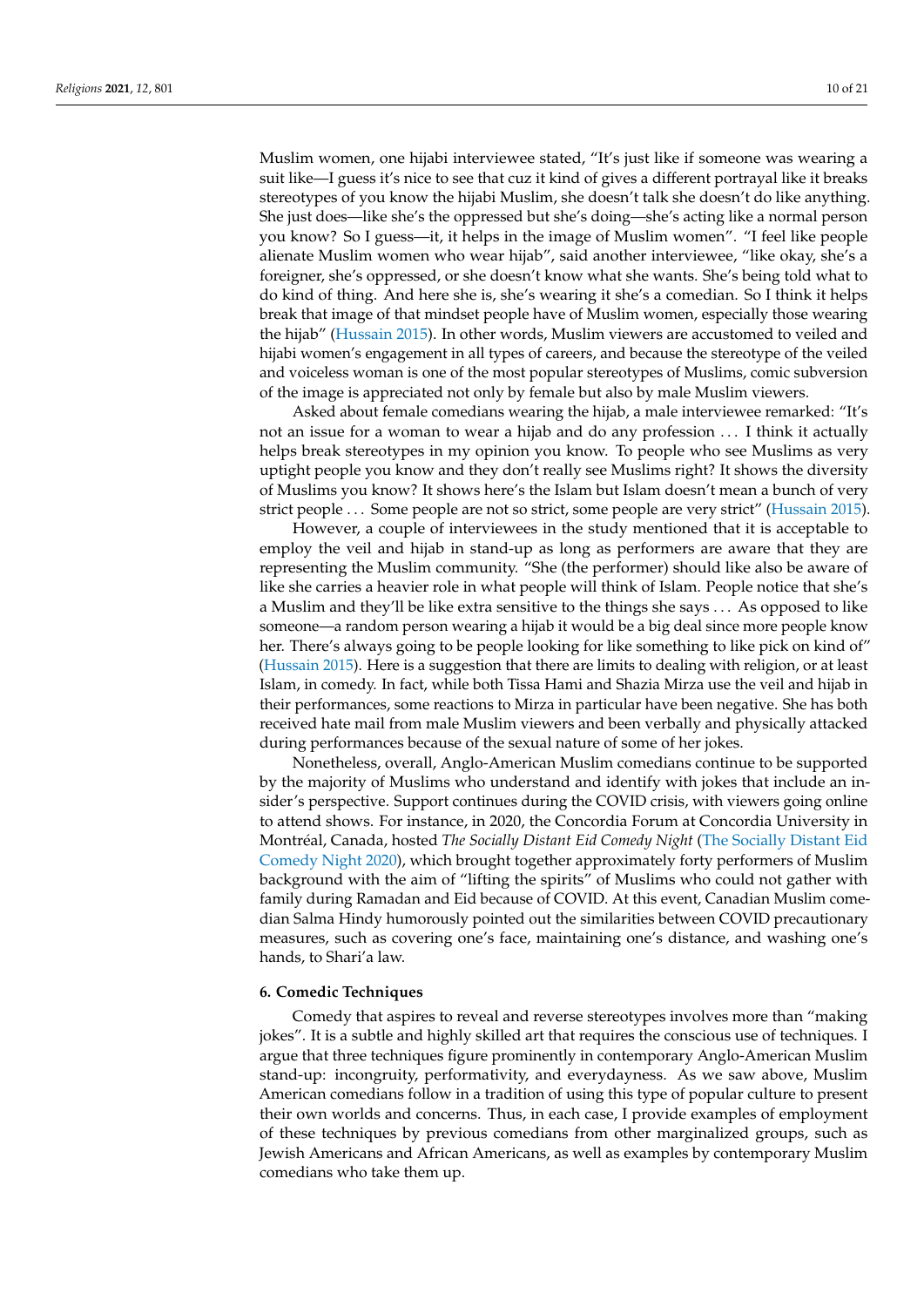Before proceeding to the three techniques, it will be useful to define and discuss superiority humor. I introduce it because Muslim American comedians do not employ abjection humor, which is related to superiority humor (see below), because superiority humor has long been used against Muslims and Arabs. Thus, they recognize that some persons, including even perhaps members of their audiences, consider Muslims inferior or strange (and themselves superior and "normal") and set out to undermine that attitude. In other words, Muslim American comedy rejects and moves beyond superiority humor.

Superiority humor has a long history. Plato, for instance, wisely observed that laughter at others indicates ignorance of others. O.J. Double traces superiority humor through philosophers such as Aristotle, Cicero, and Hobbes, who explained that perceived flaws in other people make one feel superior or better about oneself, thus causing one to laugh. Rhetoricians Quintilian and William Hazlitt are amongst many critics of superiority who perceive it to be hostility and derision disguised as humor, while the ethnologist Konrad Lorenz argues that the technique is instinctively aggressive. "This is the essence of 'putdown' humor", writes communications professor Joanne Gilbert. "Putting the 'object' or butt of a joke 'down' raises the subject or teller of the joke 'up'" [\(Gilbert](#page-19-9) [1997\)](#page-19-9).

In the case of superiority humor specifically aimed at minority groups, Hungarian British novelist and journalist Arthur Koestler (d. 1983) [\(Double](#page-19-0) [1991\)](#page-19-0) argued that it reflects an instinctive dislike by the comedian of "physical or mental malformations" on the part of the comedian as well as on the part of the audience which finds the jokes funny. He explains that "a joke is funny if it esteems a group to which the individual belongs, or a group with which the individual identifies (a 'Reference Group'); similarly, it will not be found funny if it disparages a group to which the individual belongs, or a group taken as a reference group by the individual" [\(Double](#page-19-0) [1991\)](#page-19-0). Whether one finds jokes that use superiority humor aimed at minorities to be funny is relative. If a joke puts down a group the audience dislikes, does not know well, or cannot relate to, the viewer perceives that joke to be funny. However, if the joke puts down the viewer's own community, they will see the joke as hostile or as racist. Superiority humor evidently does not allow all spectators to take part in the laughter.

John Limon identifies a type of humor common in American standup from the 1960s forward that he calls "abjection". Limon's theory is complex, but the aspect that is useful for our discussion here concerns the relation of abjection to superiority humor. Abjection is related to superiority but includes self-deprecation. Limon believes that much of American stand-up in its heyday in the mid-twentieth century depended on abjection and provides examples from male comedians of Jewish background, who dominated stand-up at that time. These artists performed Jewish stereotypes in their routines, for instance, by parodying Yiddish accents. Not all viewers, however, get the joke of abjection humor. Some continue to understand superiority, rather than realizing that the stereotype is being subtly undermined. Although comics argue that they make fun of everyone and everything, abjection does not work for everyone in the audience (or at least a diverse audience). As Willett and Willett stated, "Those who do not share the comic's perspective may find the humor offensive and fuel for their own outrage, or they may miss the irony entirely" [\(Willett and Willett](#page-20-8) [2019\)](#page-20-8). Abjection humor thus does not necessarily result in the subversion of stereotypes. Most seriously, abjection risks insulting parts of the audience: the targeted group as well as "politically correct" spectators, since it continues to contain some measure of objectification and subjectivity (a term used by scholars of humor to refer to jokes that speak to one audience only by putting others down), as well as aggressivity. This is important to note because it is precisely the absence of objectification and subjectivity in incongruity humor, which I discuss in more depth in the next section, that gives it its ability to establish a "known" platform (that is, a common understanding) upon which the entire audience can "get" a joke.

Nevertheless, it should be acknowledged that some scholars of popular culture have deemed abjection humor, with its element of put-down, essential to both ethnic and feminist stand-up. As Joanne Gilbert puts it: "Many critics of humor seem to forget that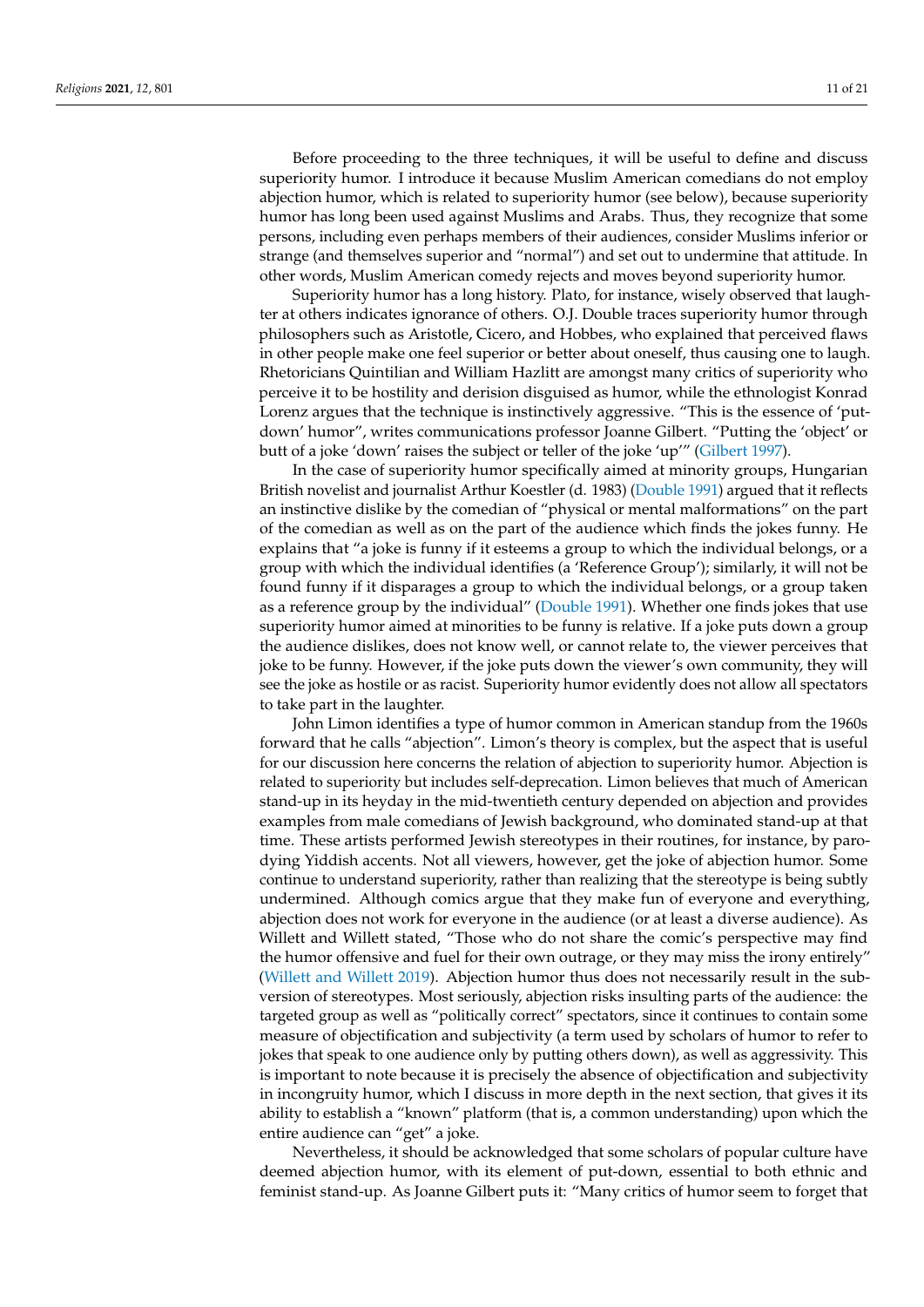they are analyzing *jokes*—humorous discourse that reminds the audience not to take it (or themselves) seriously with every punchline. Indeed, humor is a rhetoric unique in its ability to undermine its own power with the "only joking" disclaimer. Critics, especially those most adamantly opposed to self-deprecatory humor, however, appear to overlook that fact that *these are the jokes, folks*!" [\(Gilbert](#page-19-9) [1997\)](#page-19-9). This does not, however, appear to be the view of diasporic Muslim and Arab comedians working in the Anglo-American sphere. I would contend that their avoidance of "abjection" actually contributes substantially to their success.

## **7. Incongruity**

Incongruity is a form of humor that demonstrates how common presumptions about a targeted group are "inappropriate, absurd, or inverted". This is accomplished through a process that involves the collision of frames of reference amongst spectators, the concept of incongruity itself involving making frames of reference, or patterns of thought, collide. Incongruity and its sometimes humorous effects are a subject that has long been discussed, by figures such as philosopher Francis Bacon (d. 1626), Thomas Hobbes (d. 1679), Francis Hutcheson (d. 1746), David Hartley (d. 1757), James Beattie (d. 1803), Soren Kierkegaard (d. 1855), Arthur Schopenhauer (d. 1860), and Arthur Koestler (d. 1983) [\(Double](#page-19-0) [1991\)](#page-19-0). Incongruity, it is argued, is the most subversive form of humor, since it plays with the social and cultural contexts of both the minority and majority, so that jokes that employ it can succeed in getting spectators to identify with both the comedian and the target of the joke. Incongruity is, above all, an inclusive form of humor, which requires the artist to be cognizant of and deploy knowledge of the cultural contexts of an audience. What is considered humorously incongruent in one country, era, age group, ethnic population, etc., depends on how it plays off that particular culture and context and is likely to be not funny or even incomprehensible to others.

Incongruity, as explained above, consists of making frames of reference, or patterns of thought, collide. Thus, the success of each joke relies on deviation from what is perceived as "normal" or expected. Without understanding of the context in which both the humor and performance take place, there is no guarantee that the incongruity, unexpectedness, absurdity, or clash of concepts that makes audiences laugh will occur. The clashing of concepts in incongruity only happens when the artist understands what is normal. In other words, to point out an absurdity of a stereotype, comedians need to know what the audience will consider incongruous or absurd. Acknowledging what is "normal" and "abnormal" at the beginning of a joke hence guarantees that its absurdity will clearly shine through and have the desired effect.

Starting with common knowledge, jokes employing incongruity make a point through a shared ground upon which an experiential understanding with an audience can take place. This common ground is then combined with autobiography. "Frames", or windows, through which spectators understand a joke or film, are created through already existing patterns of thought. Framing is widely employed by creators of media content and writers of autobiographies for explaining complex topics. By drawing on pre-existing patterns of thought, framing reduces the complexity of a topic, which permits audiences to process information more easily, and the understanding that results from the simplification of a topic is argued to, in turn, alter cognitive frames and perceptions.

Jokes employing incongruity are based on the premise that absurdity and juxtaposition of words and ideas drawing on pre-existing knowledge make people laugh. Framing an incongruous joke in this way depends on three elements: a shared common knowledge; absurdity; and autobiography. I discuss everydayness as an important characteristic of autobiography in a subsequent section. What is important to note here is that the aim behind incongruity humor is to demonstrate that new collective knowledge and understanding of where the stereotype comes from are stronger than illogical fear, and that this new understanding can cause an alteration in social perceptions. A mismatch of concepts, language, or logic recognized through a shared knowledge results in a collision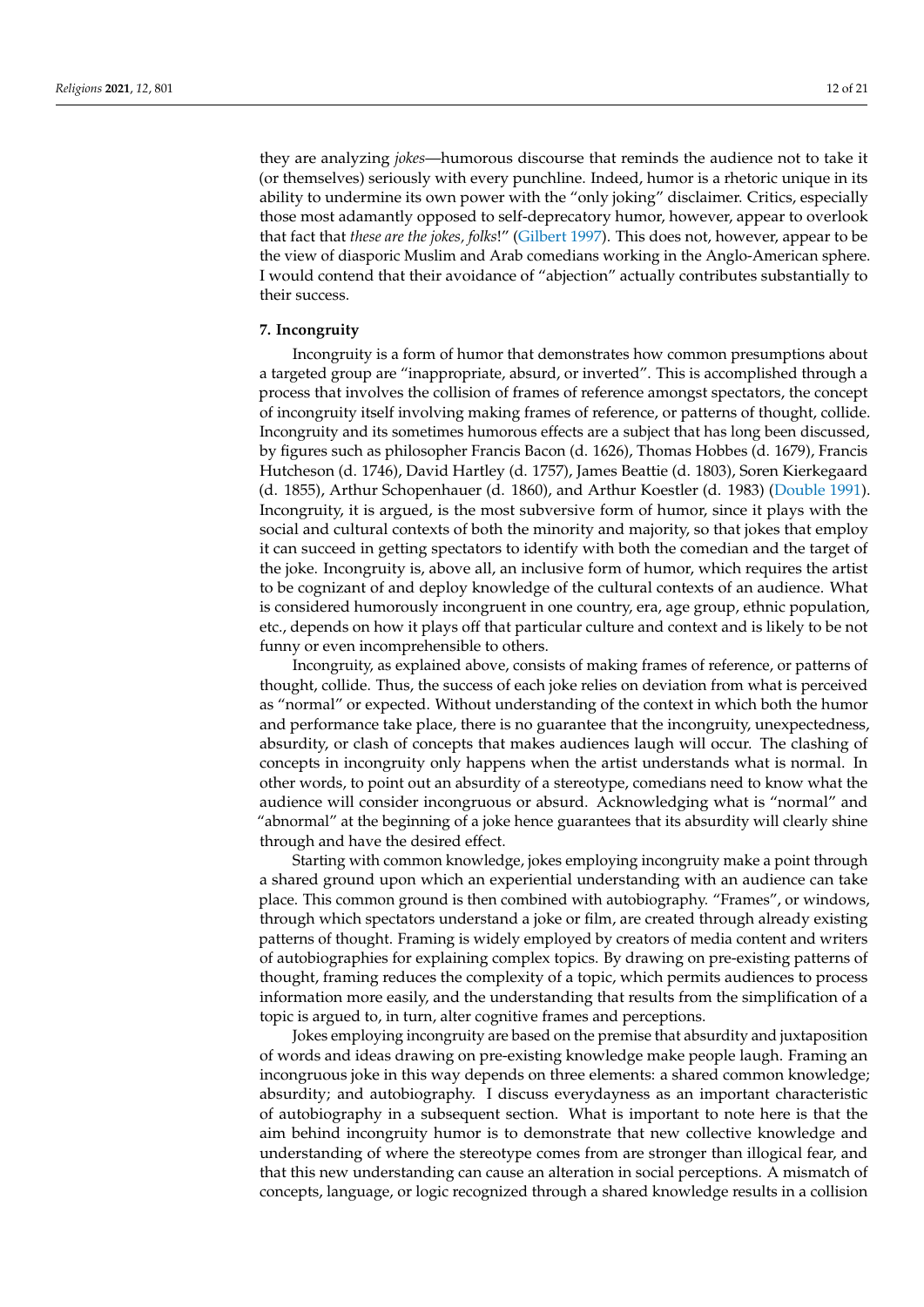of "frames of reference", "associative contexts", "types of logic", "codes of behaviour", or "universes of discourse" [\(Zimbardo](#page-20-6) [2014\)](#page-20-6), and such collisions only occur when social and cultural notions of "normal" and "abnormal" are taken into account.

According to Limon, Richard Pryor (1940–2005), an African American, was the first stand-up comedian to apply the humor of incongruity to the topic of race. Comedians from minority groups are able to immediately perceive deviations from common sense in stereotypes because they are underdogs amongst the majority themselves. This type of insight is shaped by both insider and outsider knowledge, meaning that the comedian is able to speak to a minority group while explaining minority life to the majority group. Pryor demonstrated close familiarity with not only Black but also White culture; familiarity with the majority culture is, in fact, needed by minorities to function and survive. Pryor did not use what Limon terms abjection humor because he came from an "abjected" race himself. He used the humor of incongruity instead. With both Black and White spectators in the audience, his performances involved wearing a cap that is half black and half white. As Limon puts it, rather than employing abjection, Pryor's work "pollutes all distinctions between the dead and the living, whites and blacks, prehistory and modernity, the vertical and the horizontal". Limon illustrates his point with the following comedic bit:

Look at the white people rushing back! This is the fun part for me when the white people coming back after the intermission find that niggers stole their seats. [One of Pryor's white voices, nasal:] 'Weren't we sitting there, dear?' [Black gangster voice:] 'Well, you ain't sittin' here now, motherfucker [\(Limon](#page-20-16) [2000\)](#page-20-16).

By presenting both Black and White characters in his routine and by drawing on a racist cliché of Black lawlessness, Pryor mocks societal White privileges, such as getting the best seats in a show. By imagining Blacks taking the good seats from Whites, he creates a scenario in which racial roles are reversed. Framing a scenario in which racial roles are reversed by drawing on shared knowledge of inequalities as seen or experienced on a daily basis in American society is a tactic that enables spectators from both minority and majority groups to see the absurdity of racism.

Continuing a historical tradition of subverting stereotypes through stand-up, Muslim American comedians are the most recent ethnic group explaining what it means to be a minority by pointing out irrationalities in stereotypes through deviation from what is perceived as "normal" or expected. Stressing differences between the perceived Muslim and the "real" Muslim on stage, comedians fully familiar with both American and Muslim cultures address both Muslim and non-Muslim audiences. Anecdotes from a marginalized minority reiterate the absurdity of stereotypes as addressed by other minorities in the past, and comedians' insider knowledge enables them to share experiences as "Otherized" Muslims self-positioning themselves in ways that offer audiences new insights. Of course, this also involves actively building "common knowledge" by informing audiences about aspects of Islam and Muslim life, which they are more likely to be unfamiliar with than with Black culture, a point humorously brought home by Azhar Usman in the *Allah Made Me Funny* comedy tour: "We gotta do a better job in explaining ourselves. Do you ever think about how ridiculous you sound when you go to your boss to ask for a day off for Eid but you don't know which day it is?" [\(Allah Made Me Funny](#page-19-1) [2003\)](#page-19-1).

In "Muslim Ethnic Comedy: Inversions of Islamophobia", Mucahit Bilici also observes that there is, overall, a lack of "common sense" on the part of the non-Muslim majority, that is, a social consensus and social vision shared with the Muslim (or Arab) minority. The Anglo-American public, as suggested in the previous paragraph, is not very familiar with Islam and the life of Muslims or Arabs. How, then, can one find the shared understanding or platform that is necessary to deploy incongruity? Willett and Willett suggest, and Bilici at least implies, that common ground is found in fear; this is something the majority, non-Muslim, and non-Arab audience immediately recognizes. Therefore, Muslim American comedians frame their work in a way that strategically shares culturally determined fears in a post-9/11 climate and then proceed to point out the absurdity of stereotypes by making viewers' frames of reference collide. The comedians establish common ground more surely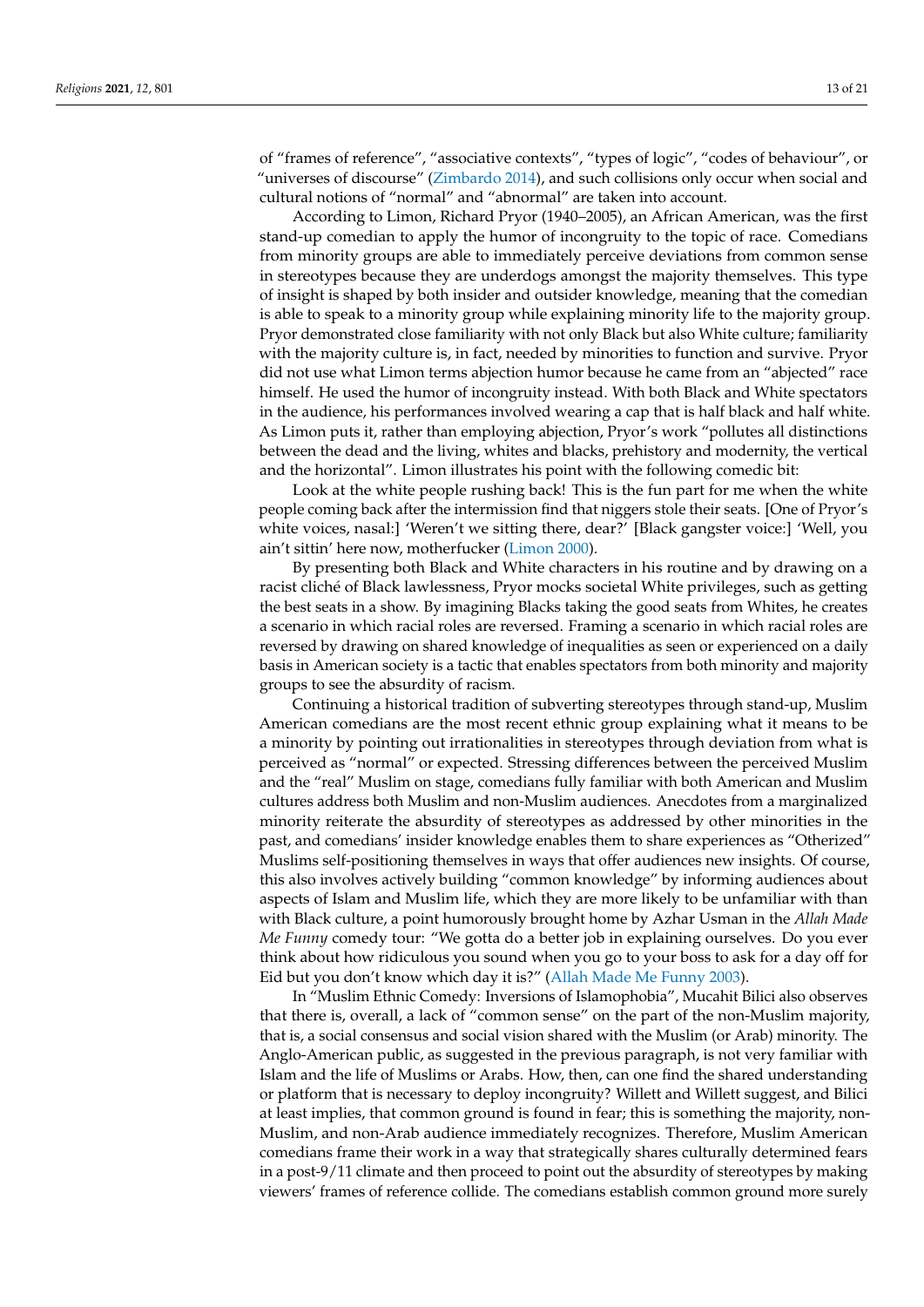by letting it be known that they themselves experience fear in such situations: explicitly, fear of being mistaken for a terrorist, but also implicitly (reading between the lines of such jokes), actual fear of terrorism.

Incongruity is an ideal approach to subversion of stereotypes in the case of Muslim stand-up artists since it is aimed at establishing a new collective understanding of where a stereotype comes from that is stronger (so the artists hope) than the illogical fear initially presented. When recognizable social attributes given to a group of people—Muslims, for example—clash with a stereotype (in this case, the Muslim Arab terrorist), the audience perceives the absurdity that the comedian is attempting to point out. Muslim stand-up artists begin by drawing on "social signification", or common stereotypes, to ensure that everyone is on the same page. Then, as the "Other" standing immediately before the audience on stage, they offer different perspectives by emphasizing the lack of common sense in stereotypes, and in this way, spectators are put in a position in which they question their own patterns of thoughts and assumptions about the stereotyped group.

To re-cap the workings of incongruity before proceeding to additional examples: a joke is only effective if the audience can understand it and relate to it at some level. This is why incongruity requires knowledge of the audience's culture and patterns of thinking. Enabled, in their own culturally hybrid position, by their knowledge of not only Muslim American but also American culture, Muslim American stand-up artists are able to speak to both audiences simultaneously. Stand-up humor drawing on a long history of American marginalization of minority groups is thus used to address both insider and outsider audiences. Offering understandings of both the majority view and that of the underdog, the use of incongruity humor in Muslim American stand-up comedy reveals the illogic and actual absurdity of stereotypes. Thus, thanks to its cultural contextualization, the humor of incongruity is a form of social communication that reaches wider and more diverse audiences than abjection humor.

Dean Obeidallah acknowledges his own subversive use of incongruity (which he calls "absurdity"), explaining that "subverting is what comedy does . . . I think there's a lot of absurdity inherent in the assumptions people make, which makes it easy to make jokes about—through naming it or claiming it". Describing his employment of the technique, Obeidallah says: "For me to get up on stage and be like "I'm Muslim, so look out!" you know, it's ridiculous, playing with hyperbole . . . Comedians are in a great position to reveal a lot of that absurdity . . . I mean humanize is such a tricky word because obviously (laughter) I think it does allow people to see Muslims as people rather than as stereotypes [\(Amarasingam](#page-19-4) [2010\)](#page-19-4). In more technical terms, Obeidallah tells how Muslim American stand-up comedy employs, with great effect, a strategy of framing that makes patterns of thought collide in order to reverse stereotypical thinking and to establish what Bilici calls "common sense".

A joke about Americans by British Pakistani comedian Shazia Mirza provides an illustration of the comedic technique of incongruity (or absurdity) described by Obeidallah. Mirza begins the joke by presenting a piece of information that both American and non-American audiences are aware of. She plays on the common perception of Americans as lacking in knowledge of geography and other countries and cultures. "An American told me, "When are you going back to India, Paki?" Now, I know the Americans are bad at geography, but that is taking the piss. I started talking to her, and she said, "I know what you mean. I used to live in Islam once"" [\(Mirza](#page-20-11) [2017\)](#page-20-11). By presenting the American character as confused about whether Islam is a religion or a place and unaware that there is a difference between India and Pakistan, Mirza does three things. First, she establishes a common ground with her audience by acknowledging the limited importance supposedly assigned by the average American to other countries; second, she highlights the lack of "common sense" in the question and comment; and third, she vividly expresses, using language that is a bit humorous, her own frustration as a Pakistani visiting America: "I know the Americans are bad at geography, but that is taking the piss". India and Pakistan have a very long on-going conflict (over Kashmir); therefore, to a Pakistani like herself,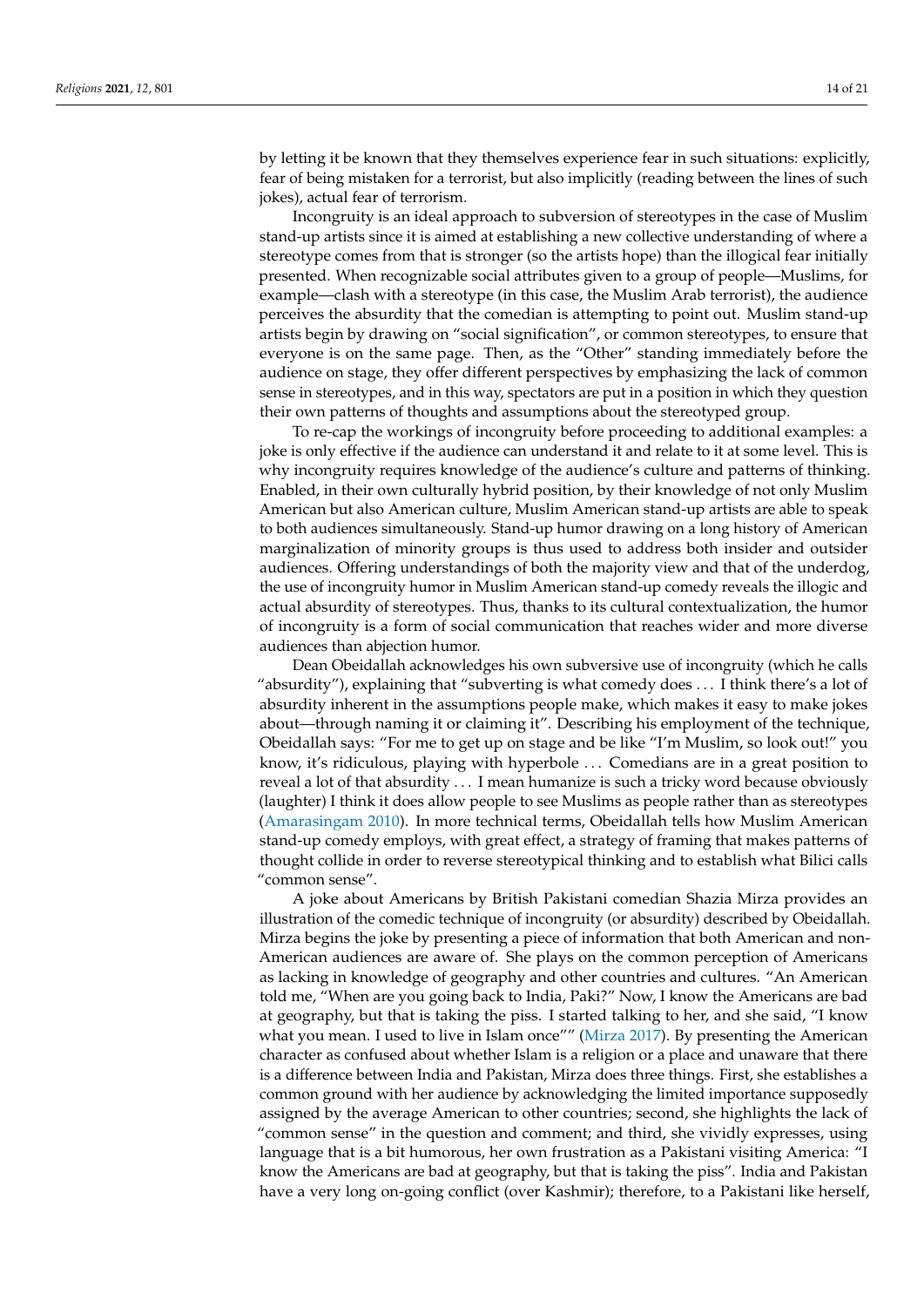confusion between India and Pakistan is absurd, similar to the absurdity that an American would see in confusion between Connecticut and California. The "new knowledge" that is communicated here is that Muslims are particular people in particular locations, rather than one undifferentiated mass.

Drawing on her experiences traveling in the post-9/11 era, Mirza brings our attention to another absurdity: not wanting to be seated near a Muslim woman on a plane. The common ground or platform here, as explained above, is fear. Added to this is the stereotype of a veiled Muslim woman, who is presented in popular culture not only as oppressed but also frightening because she is associated with the culture from which terrorists emerge. "Sitting three rows behind a "terrorist" does not make you any safer" [\(Mirza](#page-20-11) [2017\)](#page-20-11) is Mirza's "reality check" to her audience. The hope behind incongruity humor is that common sense is stronger than illogical fear.

Similar to Pryor's deployment of the humor of incongruity by playing on differences between White and Black people in America, Anglo-American Muslim comedians often use differences between "Whites" and Muslims in their routines. Muslims are evidently not a racial group, but they are often regarded as such, so the comedians are able to begin with that common platform, which the audience is already familiar with through the work of African American stand-up artists. Dean Obeidallah jokes: "There's a difference between us and white people. White people never suffer as a group when a few people do something bad in their group. Middle-Eastern people do. And honestly, white people . . . let's be honest, you have a fair share of bad things: corporate scandals, President assassination, NASCAR, Paris Hilton, country music . . . That is audio terrorism to me" [\(Axis of Evil](#page-19-6) [2006\)](#page-19-6). By juxtaposing post-9/11 Islamophobia with well-known symbolic artifacts of American popular culture, Obeidallah speaks to both Muslim American and non-Muslim American audiences. The non-Muslim audience readily understands the ridiculousness of Hilton, country music, etc., as terrorism inflicted by Americans and may consequently realize the ridiculousness of considering all Muslims to be terrorists.

As the more evidently White son of Muslim converts, Ahamed Weinberg plays on race in a different way, by showing the absurdity of racialization of Muslims itself. The shared platform with the audience is that he *is* White, as well as (going back to Pryor) the now widely recognized truth that Whites are privileged. "I'm a White Muslim. It's an interesting reality. First of all, my name is Ahamed not Mohammed, which is more confusing, I know . . . If I looked Muslim, my life would be much harder. But I'm White, and it's great. I think that's the secret. If you wanna be Muslim, just be white, have red hair, and make sure your last name is Weinberg. Being White is an advantage. It's like having a motorcycle in the traffic jam of races" [\(Weinberg](#page-20-17) [2019\)](#page-20-17).

## **8. Performativity**

Judith Butler famously proposed that the repetition of individual and collective acts constitutes the concepts of femininity and masculinity and grounds identity in social temporality. According to Butler, definitions of the body are cultural constructions consisting of how one acts or performs. "The gendered body", Butler writes, "acts its part in a culturally restricted corporeal space and enacts interpretations within the confines of already existing directives" [\(Butler](#page-19-10) [1988\)](#page-19-10). Butler's concept of performativity is useful for the study of standup comedy. Stand-up is an "act", and a theatrical one at that, which reflects individual and collective experiences that constitute social reality through language, mannerisms, and other symbolic artifacts. The interpretation of acts in society may be compared to the interpretation of scripts in stand-up and other types of theatrical performances. For instance, drag artists (an example given by Butler herself) use performativity to challenge concepts of masculinity, relay novel understandings of gender, and re-define identities.

Butler's attention to the ways norms may be displaced by performing them in a different way is crucial to the analysis here. In Butler's telling, notions of gender are continuously created and re-created, and perceptions of the body are culturally perceived and determined through repeated acts relevant to gendered existence. Nonetheless, if these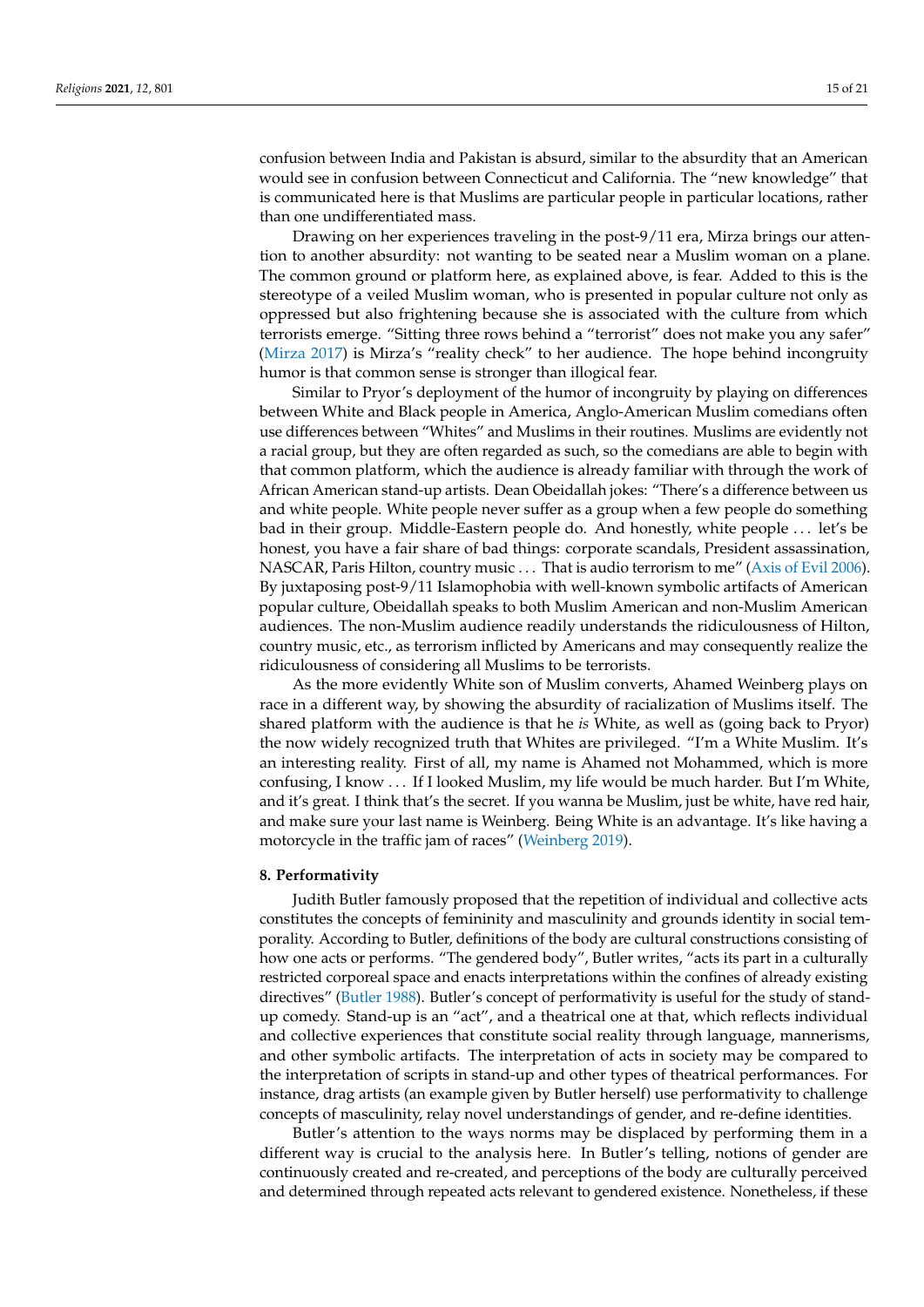acts are performed and/or repeated in another way through other channels, socially or culturally construed definitions are subverted. Drawing on the familiar, or on pre-existing knowledge, stand-up artists therefore write and re-write comedic scripts to offer new meanings of their identities.

Performativity has been a useful tool for feminist comedians. With a career in stand-up that began in the 1960s, Jewish American Joan Rivers [\(Akin](#page-19-11) [2016\)](#page-19-11), for instance, employed performativity by engaging her audiences through a linguistic framing that is conversational. Rivers used repetition of certain expressions such as "look at that person", "C'mon", "I'm so glad", and "Am I wrong?" to communicate immigrant Jewish American identities and feminist issues such as aging, parenthood, and self-image. Her conversational style of performativity, which Adetunji characterizes as "addressivity", created a space for her spectators to partake in her routine by, for example, "looking at that person". Rivers performed (in Butler's term, repeated and re-enacted) a well-known aspect of femininity, that of the catty woman, the "bitch", but as she repeated that act, she subverted it by making it into truthful telling while gradually drawing the audience into that truth.

The work of African American Whoopi Goldberg provides another example. Goldberg performs being Black and female by embodying different characters in her stand-up routines. In her 1985 one-woman show *Whoopi Goldberg: Direct from Broadway* [\(Whoopi](#page-20-18) [Goldberg: Direct from Broadway](#page-20-18) [1985\)](#page-20-18), she plays "Fontaine", the "Junkie", the "Surfer Chick", the "Little Girl", the "Jamaican Woman", and "the Cripple". Each of these characters represents a stereotype of African American femininity that Goldberg repeats but subtly subverts through exaggeration (somewhat similar to drag performance) and putting it in a different context, i.e., in a performance, expected to be funny, by a Black woman recognized to have some wisdom. Using performativity where both Blackness and femaleness are involved is a delicate operation, given prejudice against African Americans, and African American female stand-up artists are said to write their comedy scripts with Black feminist writers such as Alice Walker and Patricia Hill Collins in mind in order to facilitate performing the experience of being both Black and a woman.

Paula Poundstone's 1995 HBO Harvard performance includes using a stool as a prop in order to initiate a conversation with her audience on what to do with her body. Should she stand behind or in front of her stool? Should she sit on it? If so, which leg goes on what rung? A tactic common amongst female comedians, playing dumb is one way of ensuring that the men in the audience are not too offended. *Poundstone performs the dumb female, her performance being* "at once a reenactment and re-experiencing of a set of meanings already socially established". However, she does it "in a different manner, designed to alter to undermine it" [\(Butler](#page-19-10) [1988\)](#page-19-10). She enacts the dumb female in a different way by evidently exaggerating it, using the same stool throughout her performance to behave as if she has no idea what to do with her own body. As that act is repeated in different, increasingly exaggerated ways, the socially established meaning is undermined. In this and the previous example, we see that stand-up comedians engage with performativity to demonstrate differences between dominant and marginal cultures, regardless of whether the oppressive factors in these cultures have to do with racism or sexism.

By the same token, and following in the footsteps of Jewish American and African American comedians, female Muslims employed in the tradition of stand-up challenge the concept of difference through performativity. Muslim women and their choice of clothing are constantly highlighted in debates on difference in the West. As Schmidt puts it, "The intersection of race, religion, and womanhood culminates in the image of the veiled woman" [\(Schmidt](#page-20-12) [2014\)](#page-20-12). Stereotypes of Muslim women also suggest that they cannot speak for themselves. Indeed, not only the agencies of Muslim women but also their very realities and individualities are overlooked. This echoes the concern of African American feminism that White feminism neglects Black, poor, and queer women and does not keep intersectionalities of race, class, and sexuality in mind.

Comedians Tissa Hami and Shazia Mirza use a veil, or more precisely, the act of wearing a veil, in their performances to re-enact this cluster of socially established meanings.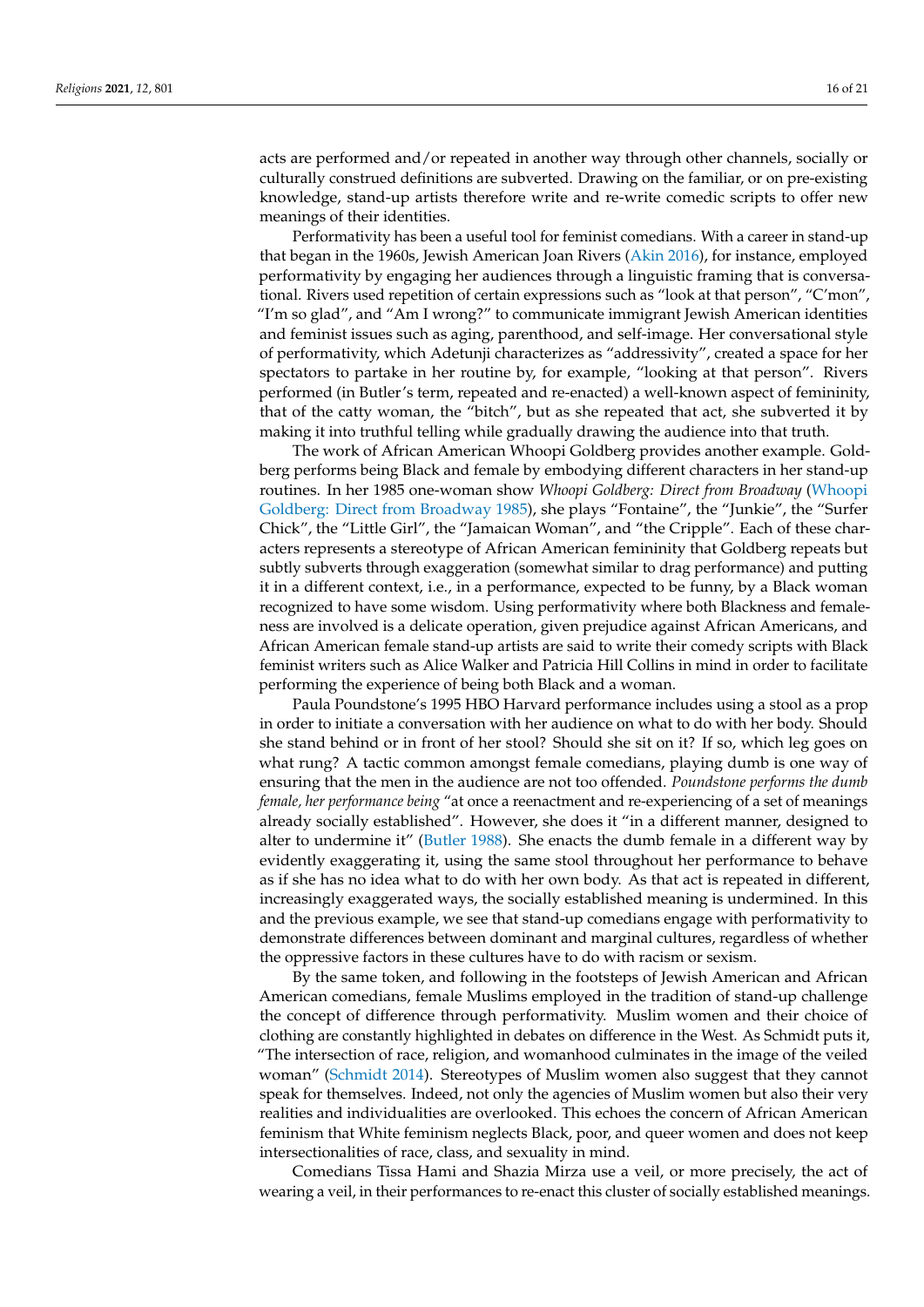However, they do it in a different manner. Simply wearing a veil in a comedy club, a space that is completely unexpected and almost inevitably includes the drinking of alcohol and perhaps even a bar, alters the performance. The use of the veil in a comedy club draws on religious attire that spectators are familiar with while juxtaposing it with a non-religious (as well as non-political) space. Both women also remove the veil at some point in their routines—and then, in some cases, put it on again. A veiled woman obviously does not wear a veil all the time; she puts it on, takes it off, and puts it on again in the normal course of her life. In this sense, it is a repetition of a normal performance, but done in a different manner, i.e., in front of the audience, and it undermines the stereotype of non-agency or lack of choice—and certainly silence, since the performer both exhibits and comments on the act. Hami actually refers to the removal of her veil on stage as a "strip-tease", thus emphasizing control of her own body [\(Hami](#page-19-12) [2013\)](#page-19-12).

I conclude here by acknowledging that although performativity, incongruity, and everydayness are discussed separately for analytical purposes, they work in tandem in stand-up routines. For instance, Hami deploys incongruity by drawing on the "common knowledge" that women in Muslim countries are stoned and providing the incongruous, absurd answer to the question, "Why aren't there more female Muslim stand-up comedians?", "I didn't want the competition, so I stoned them" [\(Hami](#page-19-12) [2013\)](#page-19-12). As a veiled woman referring to stoning, she performs a pious Muslim (or the stereotype thereof), but her performance is different and undermines the accepted meaning by virtue of incongruity.

#### **9. Everydayness**

In his 1927 masterpiece, *Being and Time*, German philosopher Martin [Heidegger](#page-20-19) [\(2019\)](#page-20-19) made a case for the importance of thinking about the meaning of Being, pointing out that because the act of Being is so simple, it tends to be overlooked. Everydayness is similarly both a fundamental feature of life and little recognized. As Henri Lefebvre confirms in his 1987 *The Everyday and Everydayness*, "The everyday is the most universal and the most unique condition, the most social and the most individuated, the most obvious and the best hidden" [\(Lefebvre](#page-20-20) [1987\)](#page-20-20). Hamid Dabashi's 2013 *Being Muslim* makes a case for a transition from the mainstream portrayal of Muslims to the portrayal of "Muslims-being-inthe-world" through a new language of hermeneutics that focuses on geography and race. To transition from the language of "Islam and the West" and "religion versus secularism", he says one must communicate Islam as a cosmopolitan world culture realized also in the everyday lived experiences of Muslims. In this way, the public mind is exposed to alternate images and rhetoric that can portray the diversity of Muslims and Islam through representation of the everyday. Dabashi argues that "The task is not to retrieve the sacred and to posit it against the secular—but, instead, to re-imagine the sacred in the immediate vicinity of its current worldliness" [\(Dabashi](#page-19-13) [2013\)](#page-19-13).

Nouri [Gana](#page-19-14) [\(2008,](#page-19-14) [2009\)](#page-19-15) points out that Arab American and Arab Muslim life narratives, i.e., biography and autobiography, especially impact public discourse because they reveal multiple everyday experiences instead of a single representation. This point is significant because comedy, and perhaps especially ethnic comedy, since it necessarily includes self-reference, is highly autobiographical. "Stand-up comedy", Gilbert contends, "is a powerful form of autobiographical performance unique in its simultaneous construction of personal identity and cultural critique". To my knowledge, everydayness has not been identified as a technique in Muslim American stand-up comedy. Since everydayness in the Muslim American popular culture sphere has, however, been discussed in terms of fiction, life narratives, and autobiography, I will begin the discussion here with two brief illustrations of everydayness from that type of work in order to clarify the concept.

Diane Abu-Jaber's novel *Crescent* is one *example of* a work of fiction that offers alternate, more realistic representations of Arab American lives by focusing on individual and communal everydayness in a diasporic community instead of on a single representation. Crescent is a love story between an Iraqi American chef in a café in Los Angeles and an exiled Iraqi professor of Near Eastern studies. The novel describes the Arab American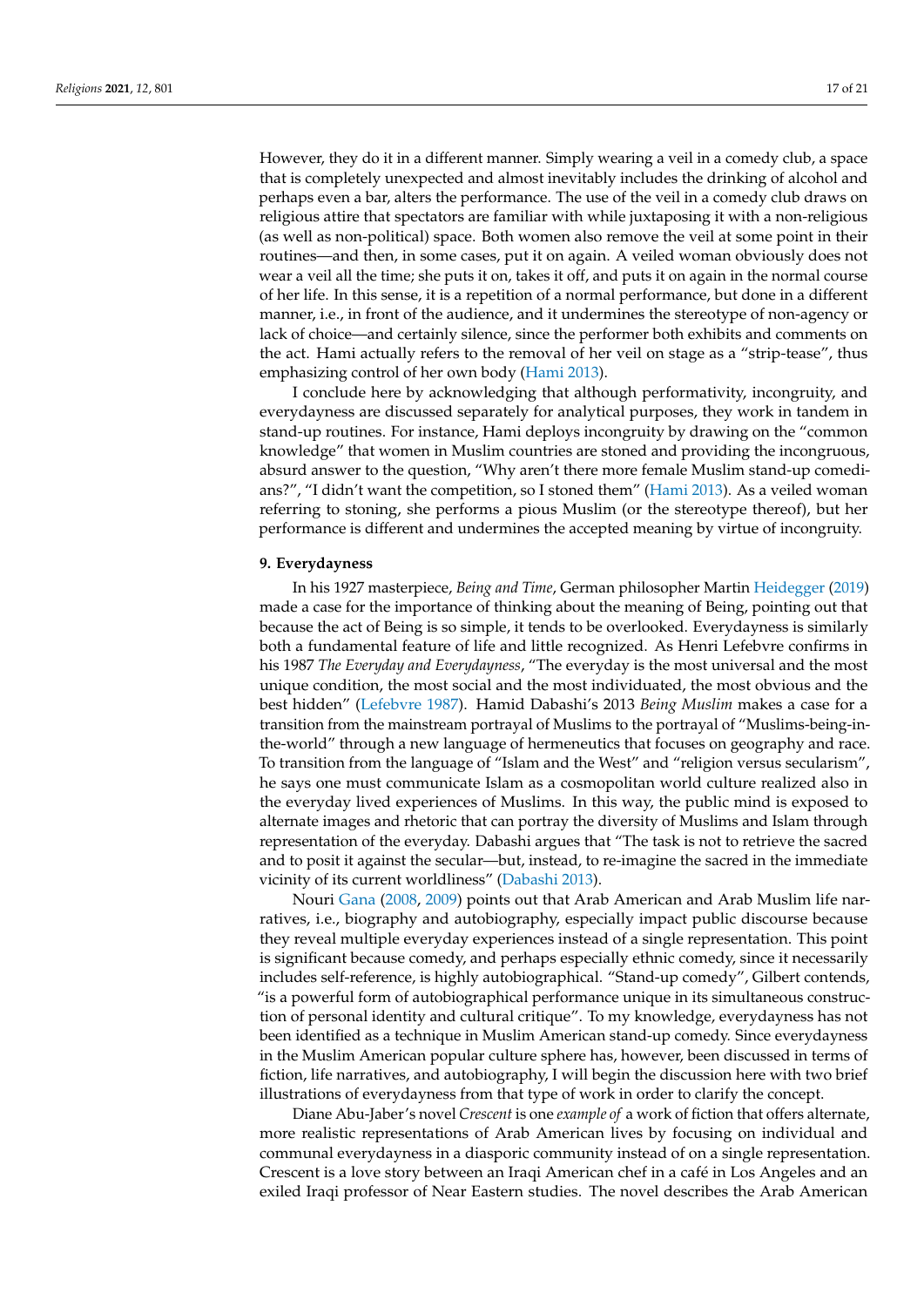community and the characters' relationships with their transnational identities, with each other, and with cooking. In Crescent, avoiding stereotypes by highlighting everyday topics, such as cooking and romance, serves to de-stereotype and to de-politicize Arabness. British Muslim author Shelina Zahra [Janmohamed'](#page-20-21)s [\(2009\)](#page-20-21) novel Love in a Headscarf is another example. Janmohamed explains: "I went into a bookshop promoting literature about Middle Eastern women and all the book covers showed women in black veils and they were about escaping from slavery and forced marriages. I looked at them and thought none of them told my story. That's why I decided to write a book. I wanted people to stand in my shoes so I wrote a quirky, irreverent book" [\(Akbar and Taylor](#page-19-16) [2010\)](#page-19-16). Set in London, the novel's protagonist, also named Shelina, wears a headscarf. Secular Muslims interpret Shelina's hijab as a sign of backwardness, while non-Muslim characters, such as Anne, tell her, "You Muslim women are oppressed, forced to cover up and not express yourselves. You have to stay at home and men run everything". This is despite the fact that Shelina is a single woman, a traveler, and a student at Oxford. Janmohamed's novel depicts everyday life as perceived by the female "Other" in an Islamophobic world in which popular culture is also dominated by non-Muslim women.

Everydayness is especially relevant to and effective in the routines of Muslim American stand-up artists because dealing with stereotypes and vilification has become an everyday element of Muslim life. Therefore, as they follow in the footsteps of their peers from other minority groups, Muslim American comedians also consciously engage with the technique of everydayness. Autobiographical everydayness establishes rapport with the audience and challenges stereotypes about Muslims as a collective by highlighting daily experiences of individuals. "We are talking to white Americans, we are saying 'this is what it's like to be Arab post 9/11 in the United States'", explains Maysoon Zayid [\(Michael](#page-20-22) [2011\)](#page-20-22).

"Flying while Muslim" is an instance of everydayness frequently engaged in Anglo-American Muslim stand-up comedy. Travel and going to the airport is an everyday experience for Muslims, as for others. Azhar Usman, a member of the *Allah Made Me Funny* troupe referred to above, highlights how travel is a common, everyday part of the life of a stand-up artist in particular: "I love being a comic but I tell you what my least favorite thing is all the travelling, ok, and the worst part about it is the moment when I have to walk into the airport. Come on people, you can write your own joke right there". Usman is evidently referring to racial profiling, which increased after 9/11, when people who "look Muslim" (Usman himself has a very substantial beard) were regarded as suspicious and singled out for searches. "The minute I get on a plane, people are in shock", Usman jokes [\(Axis of Evil](#page-19-6) [2006\)](#page-19-6). "Whenever I get on a plane", Ahmed Ahmed says, "I always know who the air marshal is. It's the guy holding *People Magazine* upside down looking right at me" [\(Omidvar and Richards](#page-20-10) [2014\)](#page-20-10). "Are you selected for random search even when you are dropping a friend at the airport?" asks Dean Obeidallah [\(Obeidallah](#page-20-23) [2008\)](#page-20-23). What Obeidallah is saying is that this is his everyday life, his normal. "Dress white, make your flight", he advises. "It means two words: Banana Republic, my friends. Khaki pants, polo shirt with a little animal like an alligator or a tiger. No camel" [\(Obeidallah](#page-20-23) [2008\)](#page-20-23). Similarly, references are made to the new Muslim disease, "9/11-itis", where one is afraid to go to the mosque or to wear a headscarf. Being profiled and scapegoated in an Islamophobic environment has become a common, everyday experience. As a cerebral palsy patient who is also Palestinian, Maysoon Zayid has her own autobiographical twist on the everyday experience of being profiled. "I am not afraid to go to Palestine! I am afraid to go to Newark Airport!", she says. "Because when I walk into an airport, security sees an Arab trying to board a plane, and we don't have a good record. And they don't see just an Arab, they see a shaky Arab, and they're like, that bitch is nervous!" [\(Zayid](#page-20-24) [2006\)](#page-20-24).

Despite their fears, Anglo-American Muslim performers of stand-up comedy continue to travel, and the popularity of post-9/11 comedy tours such as *Allah Made Me Funny* and the *Axis of Evil* has led to even more travel. In his article "Laughter the Best Medicine: Muslim Comedians and Social Criticism in Post-9/11 America", Amaringth Amarasingam concludes that Islamophobia is a major contributing factor to the increase in traveling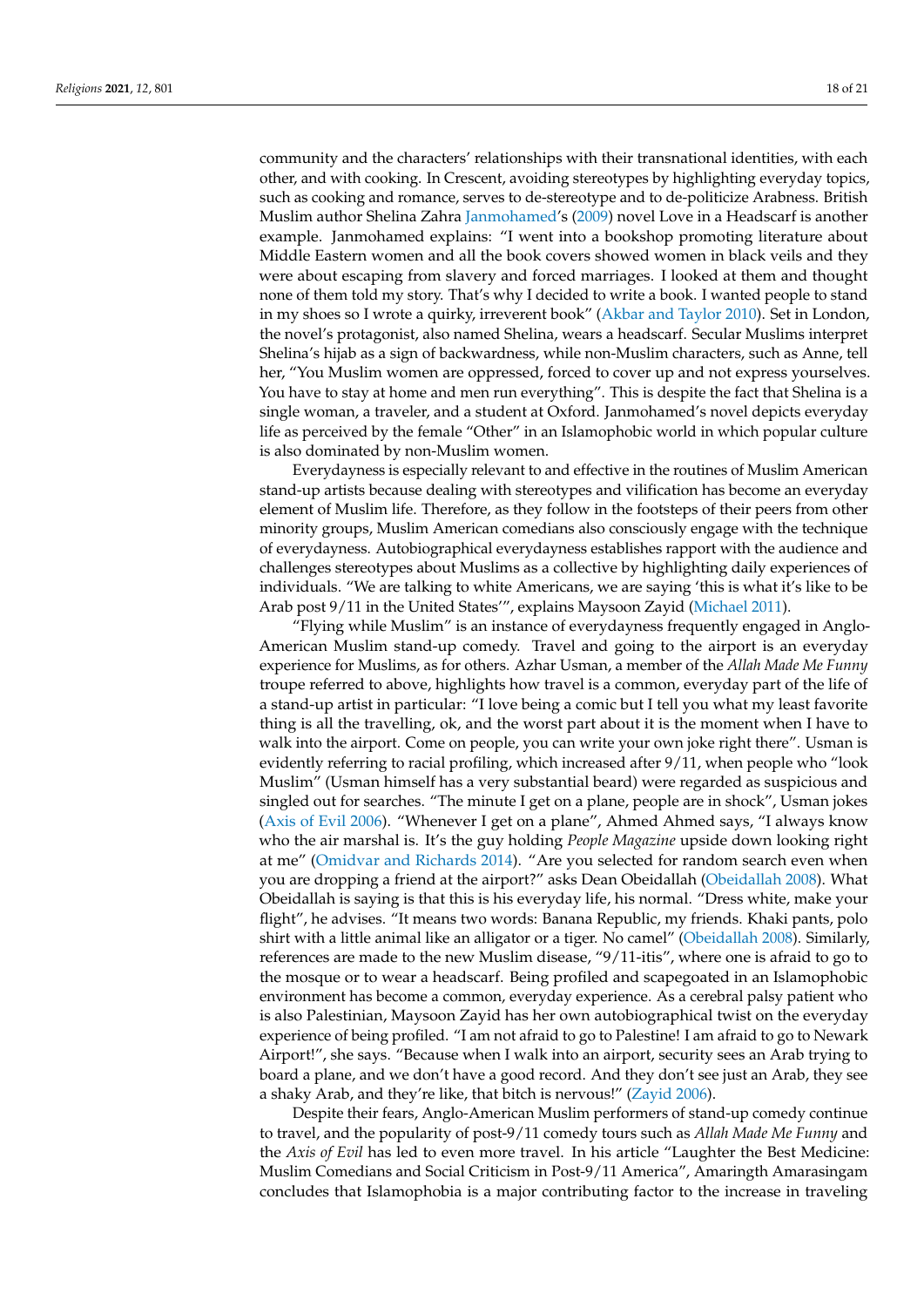by Muslim American stand-up artists. "Such ignorance has put Muslim comedians into overdrive—they tour excessively, do dozens of interviews every week, and are dedicated to promoting a better image of Arab and Muslim Americans" [\(Amarasingam](#page-19-4) [2010\)](#page-19-4). The comedians incorporate this aspect of autobiographical everydayness into their routines.

Family and marriage are also a fundamental part of autobiographical everydayness, as in the examples from the literature above. The outstanding solicitousness of Muslim and Arab parents is a favorite topic. It is relatable since anyone who has parents has particular or peculiar relations with them and has to negotiate those relations. Referring to the increase in concern and worry for one's children during the COVID-19 pandemic, Egyptian Canadian Muslim comedian Salma Hindy jokes that her parents have, since the global outbreak, obtained PhDs in WhatsApp to frequently touch base (the joke has an "in" part, i.e., the fact that WhatsApp is wildly popular throughout the Middle East across the generations) [\(Hindy](#page-20-25) [2020\)](#page-20-25). Several comedians share their parents' reactions to their offsprings' choice of stand-up comedy for a career. "My dad, when we started out, he didn't know what I was doing—he just knew that I shook and was in a club", says Maysoon Zayid. "So he asked me, 'Are you a stripper?' When he found out I wasn't stripping he was ecstatic. He was like, 'OK, you're just telling jokes and your pants are on?'" With regard to her mother, she says. "I'll go on '60 Minutes', and whereas other parents would be like, 'You did a great job, I'm so proud of you', my mother will be like, 'Your hair—it was not nice'" [\(Zayid](#page-20-24) [2006\)](#page-20-24).

As for marriage, Shazia Mirza, characterizing her father as a Saddam Hussein-type figure, jokes: "He had this regime going at home. He told my mother, 'You've got to get your daughter into the kitchen, to teach her to cook and clean, or no one will want to marry her.' He told me: 'The only way you're going to get a decent husband is if you're in a decent profession yourself' [\(Mirza](#page-20-11) [2017\)](#page-20-11). "Good thing I got married before Trump's Muslim ban went into effect", Mirza says. "My husband is an Arab Muslim refugee who came here on a K1 fiance visa. If Trump had his way, I would die a virgin" [\(Mirza](#page-20-11) [2017\)](#page-20-11). Again, controversy with family about marriage and concerns with marriage or "love life" are a part of the everyday of many or most people of all cultures, but not quite in the same ways in a Muslim family Mirza humorously depicts.

By including examples of everydayness from their own lives that spectators can relate to, comedians hope to subvert common stereotypes of Arabs and Muslims and present images of themselves as "normal". Azhar Usman, in fact, makes this explicit in his closing words in performances in the "*Allah Made Me Funny*" tour: "We say this all the time at the end of the shows, we tell the audiences that once you've watched the show and you've been with us, you are now officially part of the *Allah Made Me Funny* family, and that's because all of us are a family", he explains [\(Usman](#page-20-26) [2003\)](#page-20-26).

#### **10. Conclusions**

Stand-up comedy, depending on the form of humor used and topics chosen, can be a means of relaying information about different cultures and identities. With the aim of countering Islamophobia, Muslim American comedians, working principally after 9/11, have thus been creating a space for their audiences to form new understandings that place Muslims in social and cultural contexts different from what they might have initially imagined. Offering perspectives as the Other by emphasizing the absurdity of common perceptions puts audiences in a position in which they (hopefully) begin to question their own assumptions of the stereotyped group. Highlighting the increasing social anxiety channeled toward Muslims as a group, Anglo-American Muslim stand-up comedians subvert the stereotypes of "Arab = Muslim", evil terrorist, and the veiled and voiceless woman. Through skillful deployment of the technique of everydayness, combined with performativity and incongruity, the comedy routines allow for disruption of a distorted "common sense".

To counter stereotypes of Arabs and Muslims, knowledge producers need to target all types of audiences, including consumers of popular culture, who are certainly a large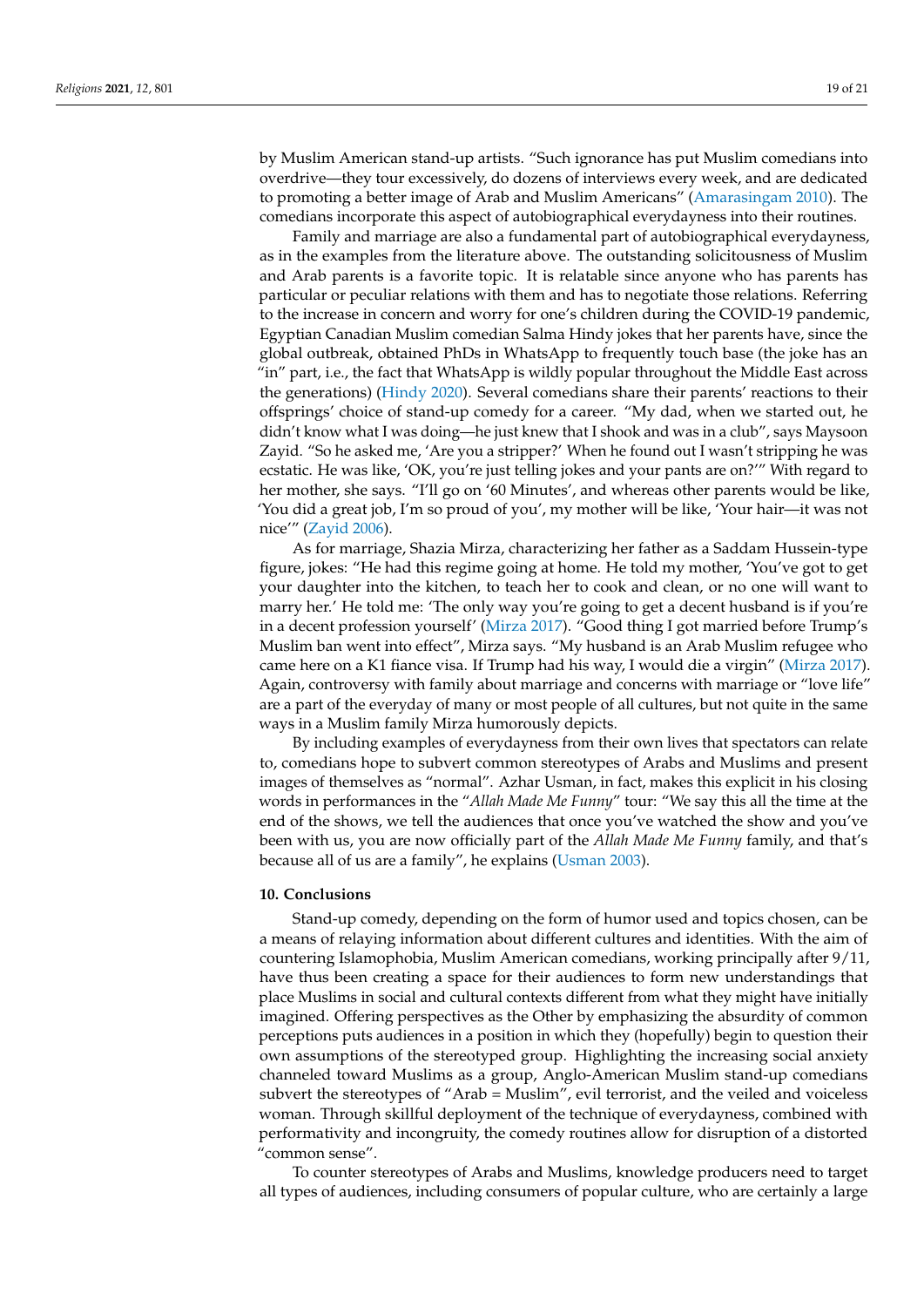population. Arab and Muslim voices countering stereotypes must also be heard in various mediums so that a more "real" social knowledge reaches everyone. In the same way that intellectuals use certain media and a certain rhetoric to share knowledge relevant to Orientalism and racism with their audiences, stand-up comedians use particular platforms, types of humor, and topics to spark social change in a way that requires a repertoire of comedic techniques and skilled artistry. As comedians have more flexibility than academics in their manner of presentation, they are able to engage with different audiences on various topics and in different tones. With a license to serve as a "spokesperson, as a mediator, an articulator of culture, and as a contemporary anthropologist" [\(Mintz](#page-20-27) [1985\)](#page-20-27), stand-up comedians "simultaneously perform self and culture, offering an often acerbic social critique sanctioned as entertainment because it is articulated in a comedic context" [\(Gilbert](#page-19-9) [1997\)](#page-19-9).

Early stand-up comedians such as Richard Pryor, for example, have long been considered contributors to social critique, and influenced by him and by other comedians from other minority groups, Muslim stand-up comedians are also shifting knowledge about Muslims from the academic space to the space of popular culture. As alternate interlocutors, these artists, as Amaringth Amarasingam expresses it in his article "Laughter the Best Medicine: Muslim Comedians and Social Criticism in Post-9/11 America", take on the role of "organic" or "amateur" intellectuals [\(Amarasingam](#page-19-4) [2010\)](#page-19-4). Muslim American and Muslim British stand-up comedy can therefore be seen as an attempt to educate a wide and diverse audience on Islamophobia and the vilification of Muslims in a post-9/11 America.

**Funding:** This research received no external funding.

**Institutional Review Board Statement:** Not applicable.

**Informed Consent Statement:** Not applicable.

**Data Availability Statement:** Not applicable.

**Conflicts of Interest:** The authors declare no conflict of interest.

#### **References**

- <span id="page-19-16"></span>Akbar, Arifa, and Jerome Taylor. 2010. The many faces behind the veil. *The Independent*, January 13.
- <span id="page-19-11"></span>Akin, Adetunji. 2016. Stand-Up Comedy and Addressivity: The Example of Joan Rivers. In *Advances in Linguistics and Communication Studies (ALCS) Book Series*. Millcreek: Western Governer's University.
- <span id="page-19-1"></span>Allah Made Me Funny. 2003. Available online: [https://web.archive.org/web/20110724174653/http://www.bass-schuler.com/](https://web.archive.org/web/20110724174653/http://www.bass-schuler.com/allahmademefunny.php4) [allahmademefunny.php4](https://web.archive.org/web/20110724174653/http://www.bass-schuler.com/allahmademefunny.php4) (accessed on 15 March 2021).
- <span id="page-19-4"></span>Amarasingam, Amarnath. 2010. Laughter the Best Medicine: Muslim Comedians and Social Criticism in Post-9/11 America. *Journal of Muslim Minority Affairs* 30: 463–70. [\[CrossRef\]](http://doi.org/10.1080/13602004.2010.533444)
- <span id="page-19-7"></span>America at a Crossroads. 2007. Available online: <https://www.imdb.com/title/tt0952933/> (accessed on 15 March 2021).

<span id="page-19-6"></span>Axis of Evil. 2006. Available online: <https://www.imdb.com/title/tt1018867/> (accessed on 15 March 2021).

- <span id="page-19-2"></span>Bilici, Mucahit. 2010. Muslim Ethnic Comedy: Inversions of Islamophobia. In *Islamophobia/Islamophilia: Beyond the Politics of Enemy and Friend*. Bloomington: Indiana University Press, p. 196.
- <span id="page-19-3"></span>Bilici, Mucahit. 2012. *Finding Mecca in America: How Islam Is Becoming an American Religion*. Chicago: University of Chicago Presss, p. 177.
- <span id="page-19-10"></span>Butler, Judith. 1988. Performative Acts and Gender Constitution: An Essay in Phenomenology and Feminist Theory. *Theatre Journal* 40: 519–43. [\[CrossRef\]](http://doi.org/10.2307/3207893)
- <span id="page-19-8"></span>Chapelle. 2020. Available online: [https://www.youtube.com/watch?v=U4\\_9Lgym-yA](https://www.youtube.com/watch?v=U4_9Lgym-yA) (accessed on 16 March 2021).
- <span id="page-19-13"></span>Dabashi, Hamid. 2013. *Being a Muslim in the World*. New York: Palgrave MacMillan, p. 8.
- <span id="page-19-0"></span>Double, John Oliver. 1991. An Approach to Traditions of British Stand-Up Comedy. Ph.D. thesis, University of Sheffield, Sheffield, UK; pp. 15–20.
- <span id="page-19-14"></span>Gana, Nouri. 2008. In Search of Andalusia: Reconfiguring Arabness in Diana Abu-Jaber's Crescent. *Comparative Literature Studies* 45: 228–46. [\[CrossRef\]](http://doi.org/10.1353/cls.0.0018)

<span id="page-19-15"></span>Gana, Nouri. 2009. Everyday Arabness. In *The New Centennial Review*. Michigan: Michigan State University Press, vol. 9, number 2.

<span id="page-19-5"></span>Get Funny or Die Tryin. 2013. Available online: <https://www.amazon.com/Get-Funny-Die-Tryin-Explicit/dp/B00F4KEZ2K> (accessed on 16 March 2021).

<span id="page-19-9"></span>Gilbert, R. Joanne. 1997. Performing Marginality: Comedy, Identity, and Cultural Critique. *Text and Performance Quarterly* 17: 317–30. [\[CrossRef\]](http://doi.org/10.1080/10462939709366196)

<span id="page-19-12"></span>Hami. 2013. Available online: <https://www.youtube.com/watch?v=DLV4dCAXZ1c/> (accessed on 15 March 2021).